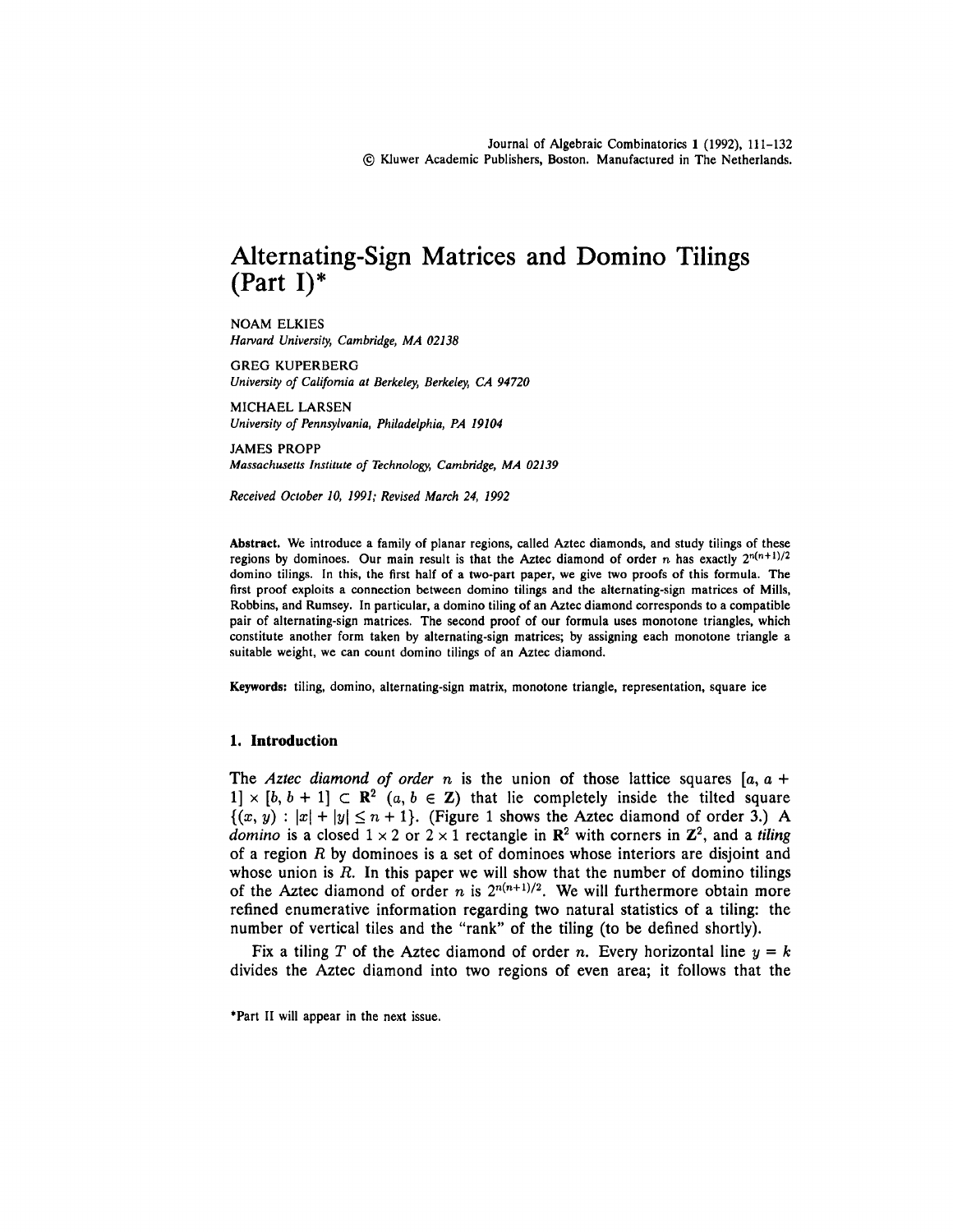

Fig. *1.* Aztec diamond of order 3.



*Fig. 2.* The rotation move.

number of dominoes that straddle the line must be even. Letting *k* vary, we see that the total number of vertical dominoes must be even; accordingly, we define *v(T)* as half the number of vertical tiles in *T.*

The most intuitively accessible definition of the rank statistic  $r(T)$  comes by way of the notion of an "elementary move," which is an operation that converts one domino tiling of a region into another by removing two dominoes that form a  $2 \times 2$  block and putting them back rotated by 90 $^{\circ}$  (see Figure 2). It will be shown that any domino tiling of an Aztec diamond can be reached from any other by a sequence of such moves; we may therefore define the *rank* of the tiling T as the minimum number of moves required to reach *T* from the "all-horizontals" tiling (shown in Figure  $5(a)$ ). Thus, all-horizontals tiling itself has rank 0, and the tiling shown on the right side of Figure 2 (viewed as a tiling of the order-1 Aztec diamond) has rank 1.

Let

$$
AD(n; x, q) = \sum_T x^{v(T)} q^{r(T)},
$$

where *T* ranges over all domino tilings of the order-n Aztec diamond; this is a polynomial in *x* and *q.* The main result of this paper is

THEOREM:

$$
AD(n; x, q) = \prod_{k=0}^{n-1} (1 + xq^{2k+1})^{n-k}.
$$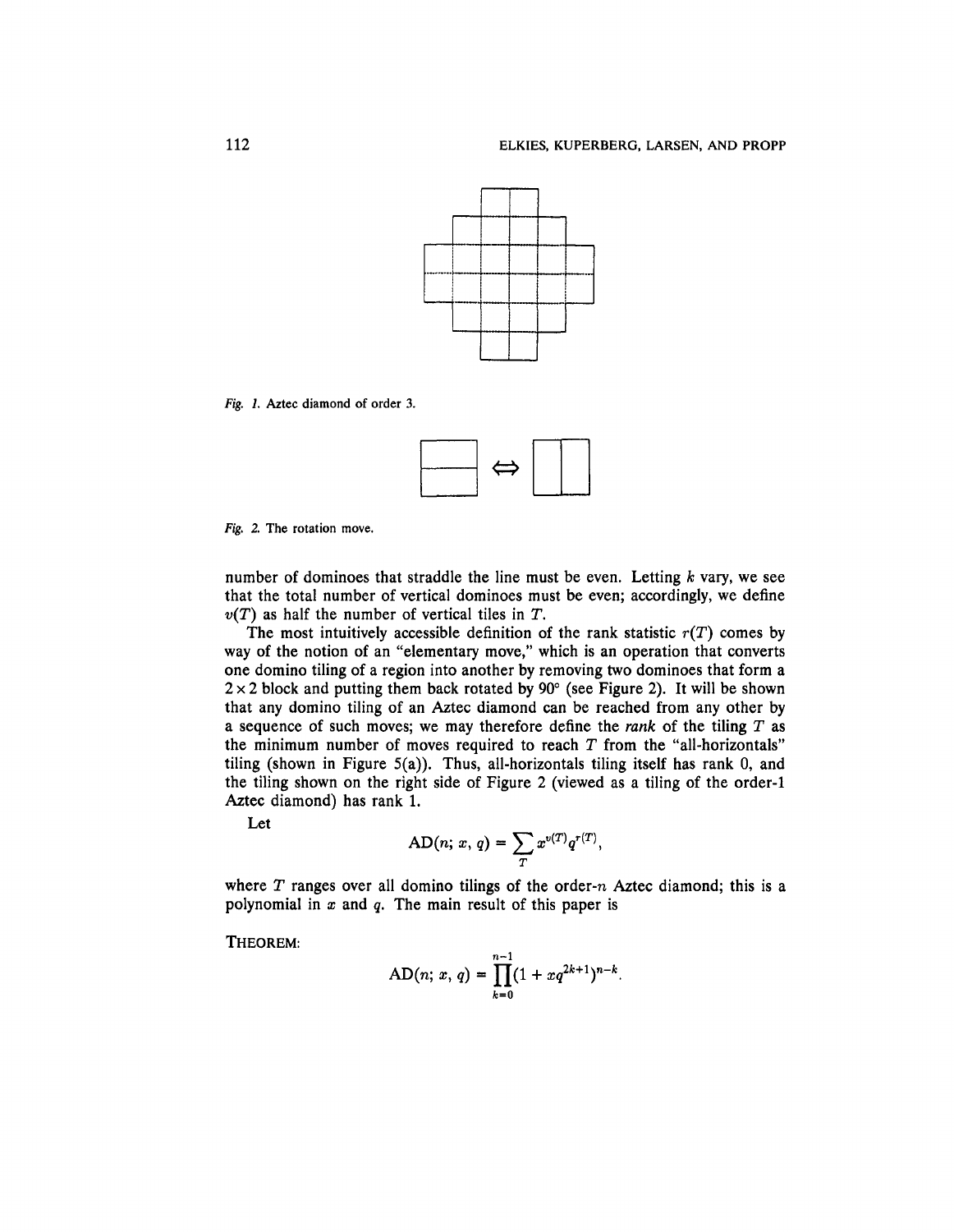As important special cases we have

AD(n; q) = 
$$
\prod_{k=0}^{n-1} (1 + q^{2k+1})^{n-k},
$$
  
AD(n; x) = 
$$
(1 + x)^{n(n+1)/2},
$$
  
AD(n) = 
$$
2^{n(n+1)/2},
$$

where we adopt the convention that an omitted variable is set equal to 1.

In this two-part article, we will give four ways of understanding the formula for  $AD(n)$ . The first exploits the relationship between tilings of the Aztec diamond and the still fairly mysterious alternating-sign matrices introduced by Mills, Robbins, and Rumsey in [12]. Our second proof yields the formula for  $AD(n)$  as a special case of a theorem on monotone triangles (combinatorial objects closely related to alternating-sign matrices and introduced in [13]). The third proof comes from the representation theory of the general linear group. The last proof yields the more general formula for  $AD(n; x, q)$  and also leads to a bijection between tilings of the order-n diamond and bit strings of length  $n(n + 1)/2$ . We conclude by pointing out some connections between our results and the square ice model studied in statistical mechanics.

### **2. Height functions**

It is not at all clear from the definition of rank given in Section 1 just how one would calculate the rank of a specific tiling; for instance, it happens that the all-verticals tiling of the order-n Aztec diamond has rank  $n(n + 1)(2n + 1)/6$  and that every other tiling has strictly smaller rank, but it is far from obvious how one would check this. Therefore, we will now give a more technical definition of the rank and prove that it coincides with the definition given above. We use the vertex-marking scheme described in [21]; it is a special case of the boundary-invariants approach to tiling problems introduced in [3].

It will be conceptually helpful to extend a tiling *T* of the Aztec diamond to a tiling  $T^+$  of the entire plane by tiling the complement of the Aztec diamond by horizontal dominoes in the manner shown in Figure 3 for  $n = 3$ . Let *G* be the graph with vertices  $\{(a, b) \in \mathbb{Z}^2 : |a| + |b| \le n + 1\}$  and with an edge between  $(a, b)$  and  $(a', b')$  precisely when  $|a - a'| + |b - b'| = 1$ . Color the lattice squares of  $\mathbb{Z}^2$  in a black-white checkerboard fashion so that the line  $\{(x, y) : x + y = n + 1\}$  that bounds the upper-right border of the Aztec diamond passes through only white squares. Call this the *standard* (or *even) coloring.* Orient each edge of G so that a black square lies to its left and a white square lies to its right; this gives the *standard orientation* of the graph *G,* with arrows circulating clockwise around white squares and counterclockwise around black squares. (Figure 4 shows the case  $n = 3$ .) Write  $u \rightarrow v$  if  $uv$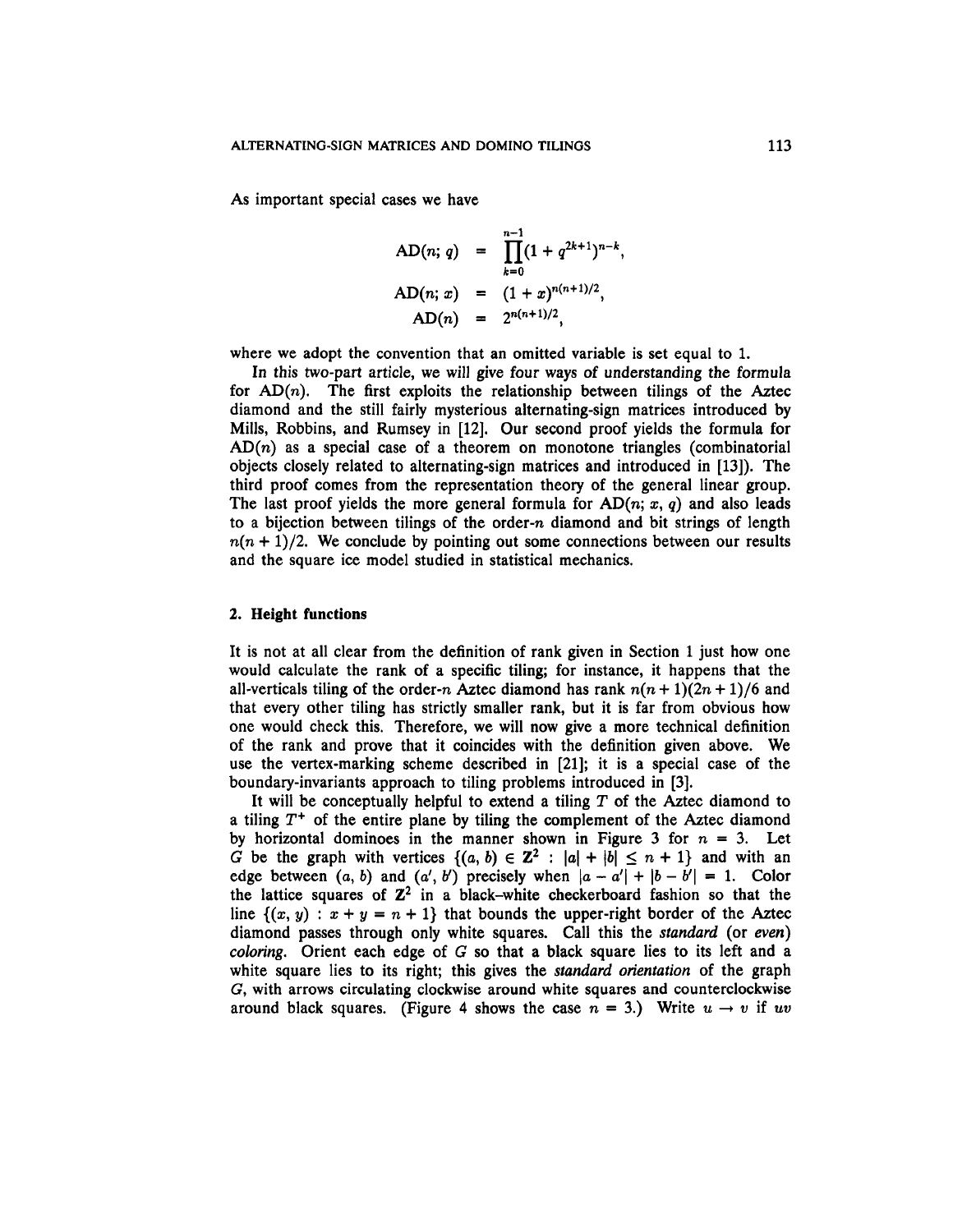

Fig. *3.* Extending a tiling to the whole plane.

is an edge of *G* whose standard orientation is from *u* to *v*. Call  $v = (a, b)$  a *boundary vertex* of *G* if  $|a| + |b| = n$  or  $n + 1$ , and let the *boundary cycle* be the closed zigzag path  $(-n-1, 0)$ ,  $(-n, 0)$ ,  $(-n, 1)$ ,  $(-n+1, 1)$ ,  $(-n+1, 2)$ , ...,  $(-1, n), (0, n), (0, n+1), (0, n), (1, n), \ldots, (n+1, 0), \ldots, (0, -n-1), \ldots, (-n-1)$ 1, 0). Call the vertex  $v = (a, b)$  *even* if it is the upper-left corner of a white square (i.e., if  $a + b + n + 1$  is even) and *odd* otherwise, so that in particular the four corner vertices  $(-n-1, 0)$ ,  $(n + 1, 0)$ ,  $(0, -n-1)$ ,  $(0, n + 1)$  are even.

If one traverses the six edges that form the boundary of any domino, one will follow three edges in the positive sense and three edges in the negative sense. Also, every vertex *v of G* lies on the boundary of at least one domino in *T+.* Hence, if for definiteness one assigns height 0 to the leftmost vertex  $(-n-1, 0)$  of G, there is for each tiling T a unique way of assigning integervalued heights  $H_T(v)$  to all the vertices v of G, subject to the defining constraint that if the edge uv belongs to the boundary of some tile in  $T^+$  with  $u \to v$ , then  $H_T(v) = H_T(u) + 1$ . The resulting function  $H_T(\cdot)$  is characterized by two properties:

- (i)  $H(v)$  takes on the successive values  $0, 1, 2, ..., 2n + 1, 2n + 2, 2n + 1, ...$  $0, \ldots, 2n + 2, \ldots, 0$  as v travels along the boundary cycle of G;
- (ii) if  $u \rightarrow v$ , then  $H(v)$  is either  $H(u) + 1$  or  $H(u) 3$ .

The former is clear, since every edge of the boundary cycle is part of the boundary of a tile of  $T^+$ . To see that (ii) holds, note that if the edge uv belongs to  $T^+$ (i.e., is part of the boundary of a tile of  $T^+$ ), then  $H(v) = H(u) + 1$ , whereas if *uv* does not belong to  $T^+$ , then it bisects a domino of  $T^+$ , in which case we see (by considering the other edges of that domino) that  $H(v) = H(u) - 3$ .

In the other direction, notice that every height function  $H(\cdot)$  satisfying (i) and (ii) arises from a tiling T and that the operation  $T \mapsto H_T$  is reversible: given a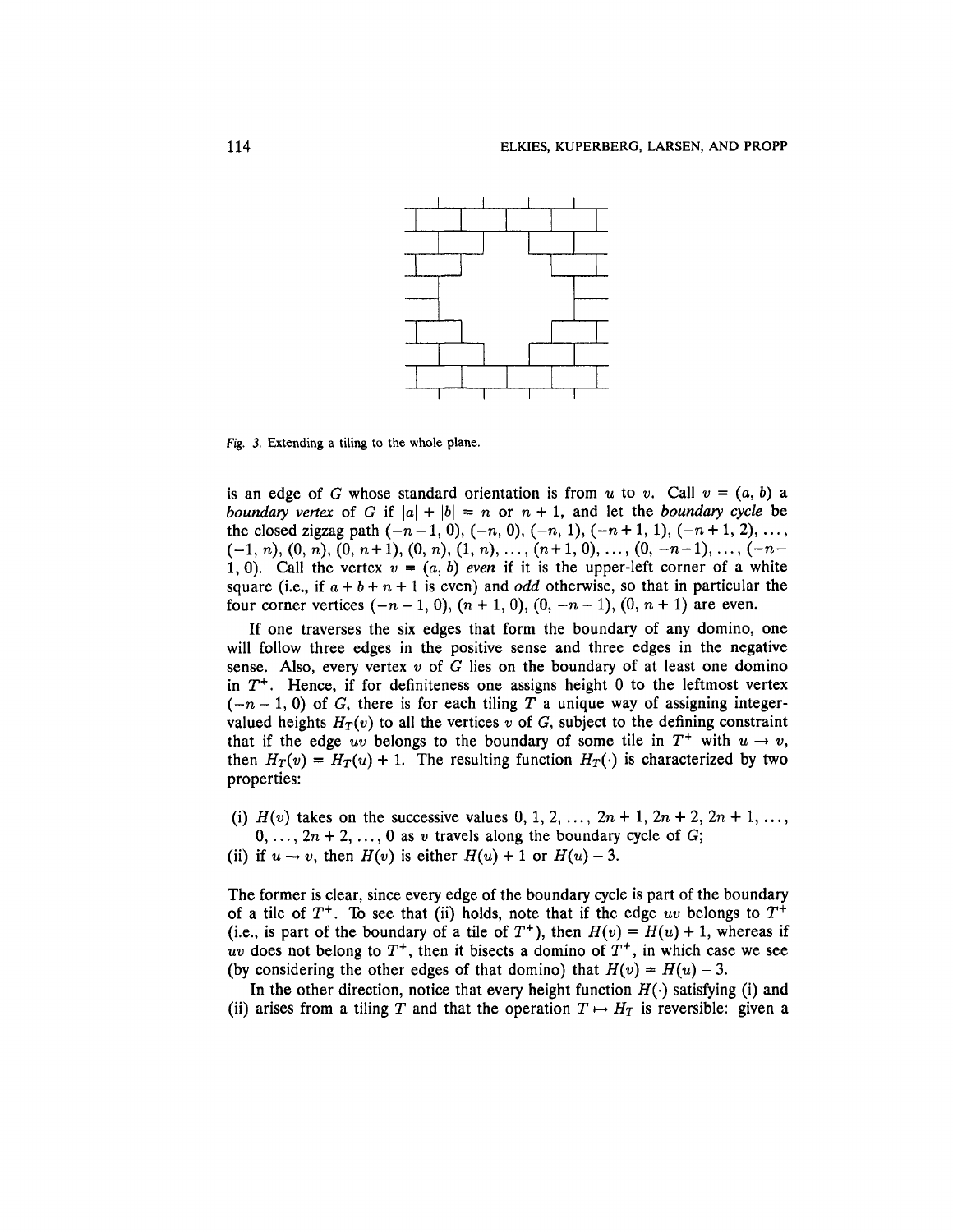

*Fig. 4.* Oriented edges of the square grid.

function *H* satisfying (i) and (ii), we can place a domino covering every edge *uv* of *G* with  $|H(u) - H(v)| = 3$ , obtaining thereby a tiling of the Aztec diamond, which will coincide with the original tiling T in the event  $H = H_T$ . Thus there is a bijection between tilings of the Aztec diamond and height functions *H*(•) on the graph *G* that satisfy (i) and (ii). For a geometric interpretation of  $H(\cdot)$ , see [21].

Figure 5 shows the height functions corresponding to two special tilings of the Aztec diamond, namely, (a) the all-horizontals tiling  $T_{\text{min}}$  and (b) the all-verticals tiling  $T_{\text{max}}$ . Since  $H_T(v)$  is independent of T modulo 4, we are led to define the *reduced height*

$$
h_T(v) = (H_T(v) - H_{T_{\min}}(v))/4.
$$

The reduced-height function of  $T_{\text{min}}$  is thus constantly zero; the reduced-height function of  $T_{\text{max}}$  is as shown in part (c) of Figure 5. Last, we define the rank statistic

$$
r(T) = \sum_{v \in G} h_T(v)
$$

It is easy to verify that if one performs an elementary rotation on a 2-by-2 block centered at a vertex  $v$  (a "v-move" for short), the effect is to leave  $h_T(v')$ alone for all  $v' \neq v$  and to either increase or decrease  $h_T(v)$  by 1; we call the moves *raising* and *lowering,* respectively.

We may now verify that  $r(T)$  (as defined by the preceding equation) is equal to the number of elementary moves required to get from  $T$  to  $T_{\text{min}}$ . Since  $r(T_{min}) = 0$  and since an elementary move merely changes the reduced height of a single vertex by  $\pm 1$ , at least  $r(T)$  moves are required to get from T to  $T_{\text{min}}$ . It remains to verify that for every tiling  $T$  there is a sequence of moves leading from T to  $T_{\min}$  in which only  $r(T)$  moves are made. To find such a sequence, let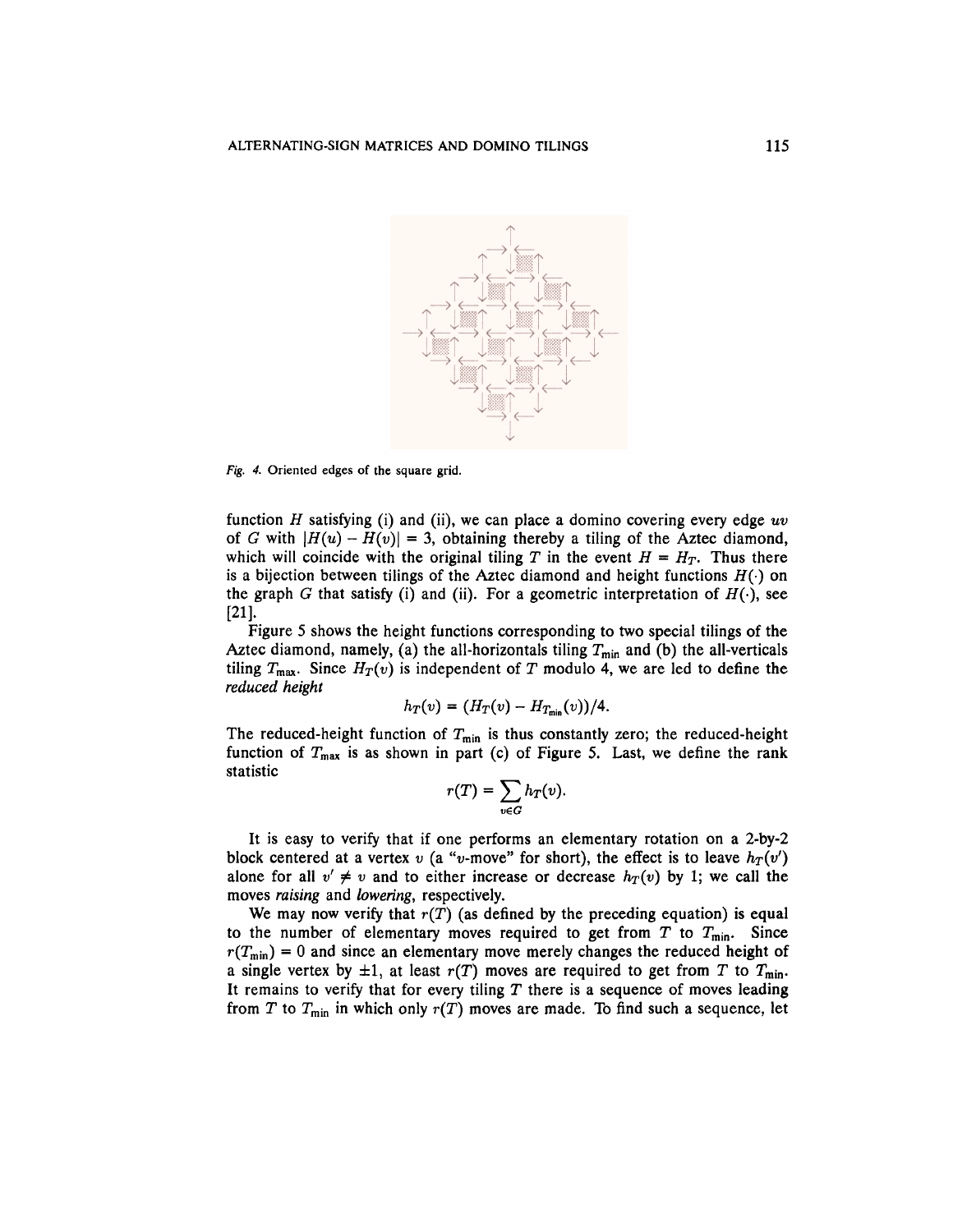

*Fig. 5.* Height functions of the all-horizontals and all-verticals tilings.

 $T_0 = T$  and iterate the following operation for  $i = 0, 1, 2, ...$ : Select a vertex  $v_i$ at which  $h_{T_i}(\cdot)$  achieves its maximum value. If  $h_{T_i}(v_i) = 0$ , then  $T_i = T_{\text{min}}$  and we are done. Otherwise, we have  $h_{T_i}(v_i) > 0$ , so that  $H_{T_i}(v_i) > H_{T_{min}}(v_i)$  with  $v_i$  not on the boundary of G (since  $h_T$  vanishes on the boundary). Reducing  $H_T(v_i)$ by 4 preserves the legality of the height labeling and corresponds to performing a  $v_i$ -move on  $T_i$ , yielding a new tiling  $T_{i+1}$  with  $r(T_{i+1}) = r(T_i) - 1$ . By repeating this process, we continue to reduce the rank statistic by 1 until the procedure terminates at  $T_{r(T)} = T_{\text{min}}$ .

Thus, we have shown that every tiling of the Aztec diamond may be reached from every other by means of moves of the sort described. This incidentally furnishes another proof that the number of dominoes of each orientation (horizontal or vertical) must be even, since this is clearly true of  $T_{\text{min}}$  and since every move annihilates two horizontal dominoes and creates two vertical ones, or vice versa.

The partial ordering on the set of tilings of an Aztec diamond given by height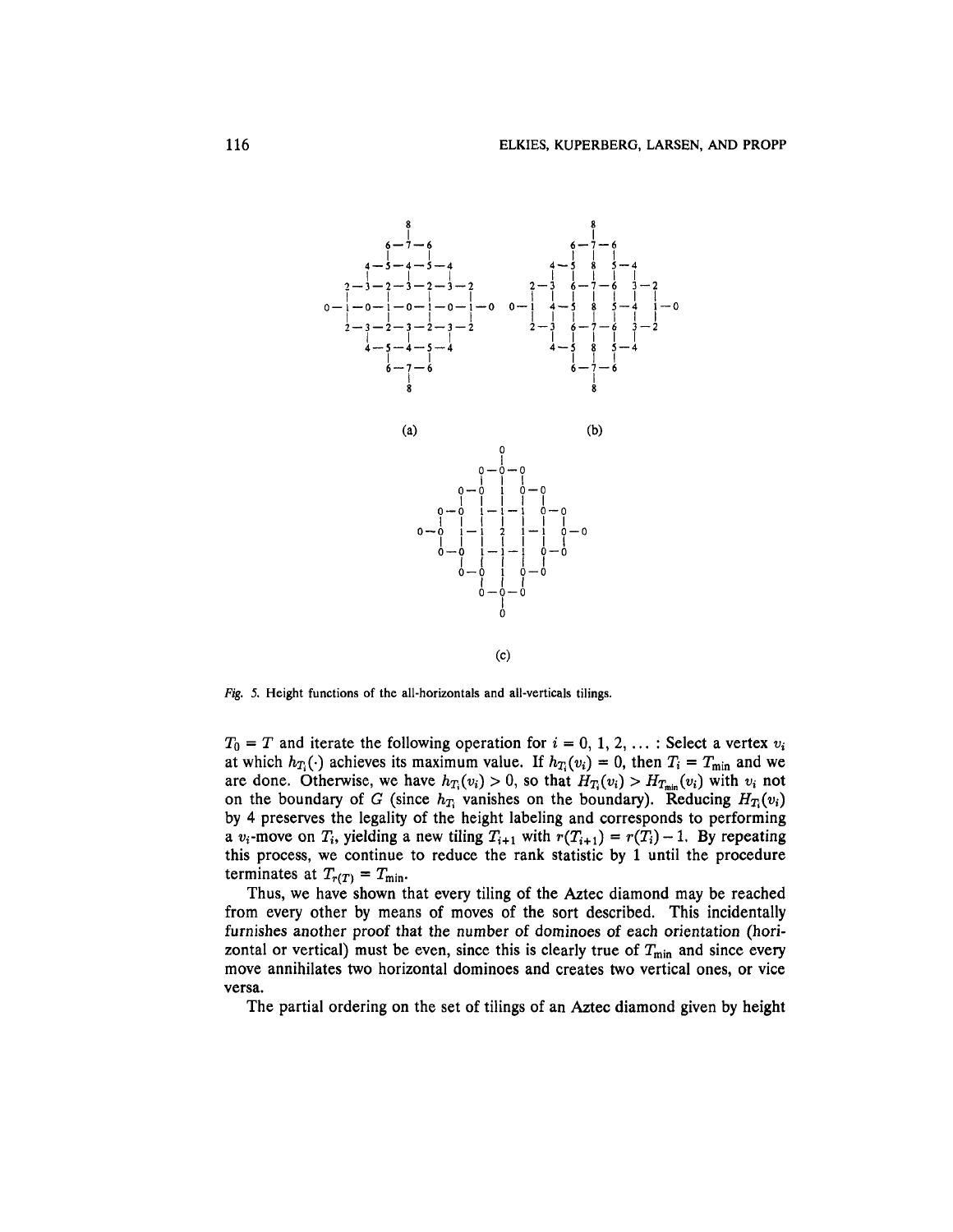functions has a pleasant interpretation in terms of a two-person game. Let T, *T* be tilings of the Aztec diamond of order n. We give player A the tiling *T* and player B the tiling *T'.* On each round, A makes a rotation move and B has the choice of either making the identical move (assuming it is available to her) or passing. Here, to make an *identical move* means to find an identically situated 2-by-2 block in the identical orientation and give it a 90° twist. If, after a certain number of complete rounds (i.e., moves by A and countermoves by B), A has solved her puzzle (that is, reduced the tiling to the all-horizontals tiling) and B has not, then A is deemed the winner; otherwise, B wins. Put  $T' \sim T$  if and only if B has a winning strategy in this game. It is easy to verify (without even considering any facts about tilings) that the relation  $\preceq$  is reflexive, asymmetric, and transitive. In fact,  $T' \preceq T$  if and only if  $h_T(v) \leq h_{T'}(v)$  for all  $v \in G$ . Moreover, the ideal strategy for either player is to make only lowering moves – although in the case  $T' \leq T$ , it turns out that B can win by copying A whenever possible, regardless of whether such moves are lowering or raising.

## **3. Alternating-sign matrices**

An *alternating-sign matrix* is a square matrix (n-by-n, say) all of whose entries are  $1, -1$ , and  $0$ , such that every row sum and column sum is 1 and such that the nonzero entries in each row and column alternate in sign; for instance,

$$
\left(\n\begin{array}{cccc}\n0 & 1 & 0 & 0 \\
1 & -1 & 1 & 0 \\
0 & 0 & 0 & 1 \\
0 & 1 & 0 & 0\n\end{array}\n\right)
$$

is a 4-by-4 alternating-sign matrix. (For an overview of what is currently known about such matrices, see [16].) Let  $A_n$  denote the set of *n*-by-*n* alternating-sign matrices.

If *A* is an *n*-by-*n* alternating-sign matrix with entries  $a_{ij}$  ( $1 \le i, j \le n$ ), we may define

$$
a_{ij}^* = i + j - 2\left(\sum_{i'=1}^i \sum_{j'=1}^j a_{i'j'}\right)
$$

for  $0 \le i, j \le n$ . We call the  $(n + 1)$ -by- $(n + 1)$  matrix  $A^*$  the *skewed summation* of *A.* (It is a variant of the corner-sum matrix of [17].) The matrices *A\** that arise in this way are precisely those such that  $a_{i0}^* = a_{0i}^* = i$  and  $a_{in}^* = a_{ni}^* = n - i$ for  $0 \leq i \leq n$  and such that adjacent entries of  $A'$  in any row or column differ by 1. Note that  $a_{ij} = \frac{1}{2}(a_{i-1,j}^* + a_{i,j-1}^* - a_{i-1,j-1}^* - a_{i,j}^*)$ , so that an alternating-sign matrix can be recovered from its skewed summation. Thus, the alternating-sign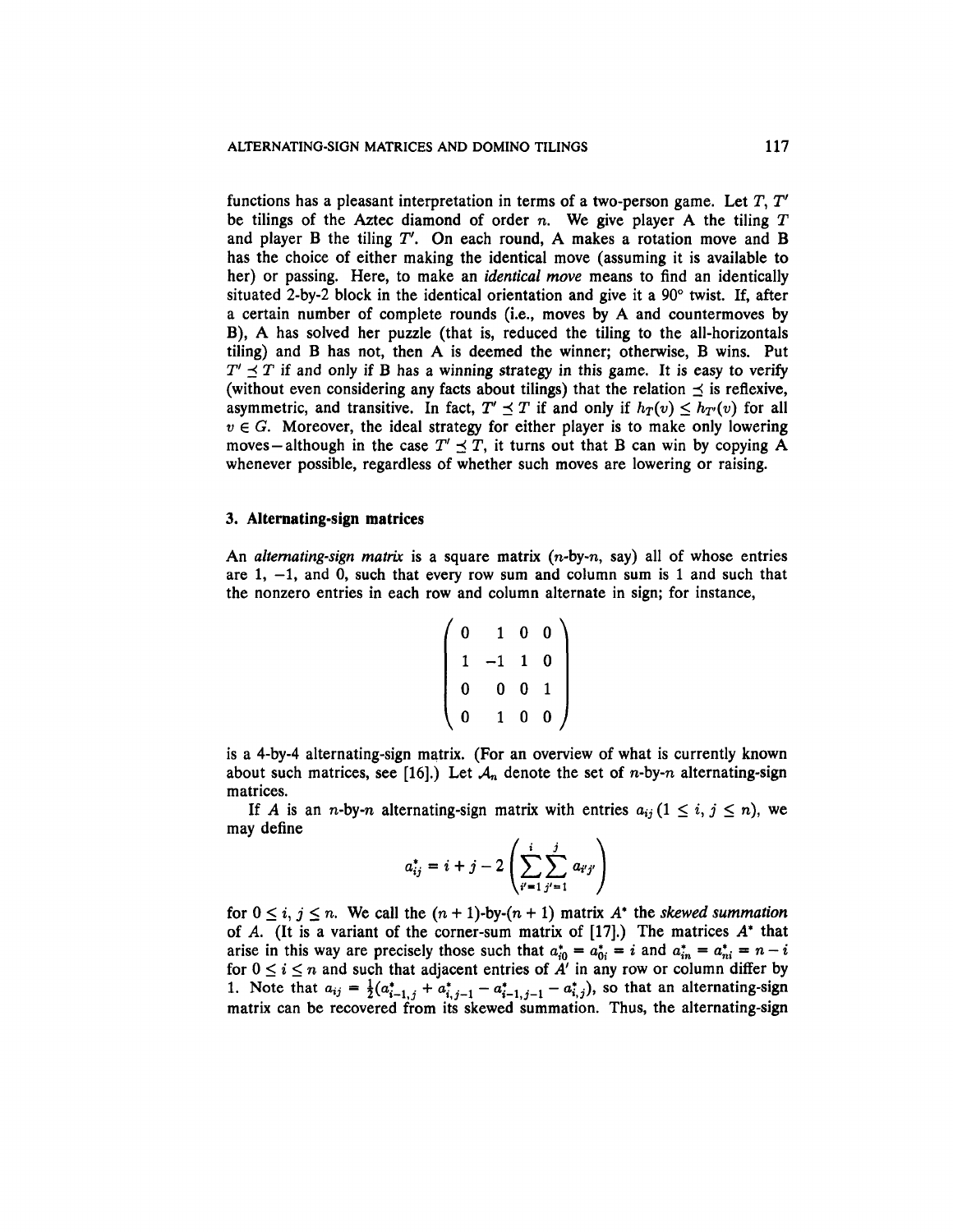matrix *A* defined above has

$$
A^* = \begin{pmatrix} 0 & 1 & 2 & 3 & 4 \\ 1 & 2 & 1 & 2 & 3 \\ 2 & 1 & 2 & 1 & 2 \\ 3 & 2 & 3 & 2 & 1 \\ 4 & 3 & 2 & 1 & 0 \end{pmatrix}
$$

as its skewed summation.

Our goal is to show that the domino tilings of the Aztec diamond of order *n* are in 1-to-1 correspondence with pairs  $(A, B)$ , where  $A \in \mathcal{A}_n$ ,  $B \in \mathcal{A}_{n+1}$ , and *A, B* jointly satisfy the compatibility relation introduced in [17]. We will do this by means of the height functions defined in Section 2.

Given a tiling T of the order-n Aztec diamond, we construct matrices *A'* and *B'* that record  $H_T(v)$  for *v* odd and even, respectively (where  $v = (x, y) \in G$  is even or odd according to the parity of  $x + y + n + 1$ ). We let

$$
a'_{ij} = H_T(-n+i+j, -i+j)
$$

for  $0 \leq i, j \leq n$  and

$$
b'_{ii} = H_T(-n-1+i+j, -i+j)
$$

for  $0 \leq i, j \leq n + 1$ ; thus, the tiling of Figure 6 gives the matrices

|  |  |  |                                                                                                                                                             |  | $\begin{array}{ ccccccccccccccc }\n\hline\n0 & 2 & 4 & 6 & 8 & 10 \\ 2 & 4 & 6 & 4 & 6 & 8 \\ \hline\n\end{array}$ |  |  |  |
|--|--|--|-------------------------------------------------------------------------------------------------------------------------------------------------------------|--|--------------------------------------------------------------------------------------------------------------------|--|--|--|
|  |  |  |                                                                                                                                                             |  |                                                                                                                    |  |  |  |
|  |  |  |                                                                                                                                                             |  | $4$ 6 8 6 4 6<br>6 4 6 4 6 4                                                                                       |  |  |  |
|  |  |  |                                                                                                                                                             |  |                                                                                                                    |  |  |  |
|  |  |  | $A' = \left( \begin{array}{cccc} 1 & 3 & 5 & 7 & 9 \\ 3 & 5 & 7 & 5 & 7 \\ 5 & 7 & 5 & 7 & 5 \\ 7 & 5 & 3 & 5 & 3 \\ 9 & 7 & 5 & 3 & 1 \end{array} \right)$ |  | $\begin{array}{ccccccccc}\n8 & 6 & 4 & 2 & 4 & 2\n\end{array}$                                                     |  |  |  |
|  |  |  |                                                                                                                                                             |  | 1086420                                                                                                            |  |  |  |

Note that the matrix elements on the boundary of *A'* and *B'* are independent of the particular tiling T. Also note that in both matrices consecutive elements in any row or column differ by exactly 2. Therefore, under suitable normalization *A'* and *B'* can be seen as skewed summations of alternating-sign matrices *A* and *B.* Specifically, by setting  $a_{ij}^* = (a_{ij}' - 1)/2$  and  $b_{ij}^* = b_{ij}'/2$ , we arrive at matrices A\*, *B\*,* which, under the inverse of the skewed summation operation, yield the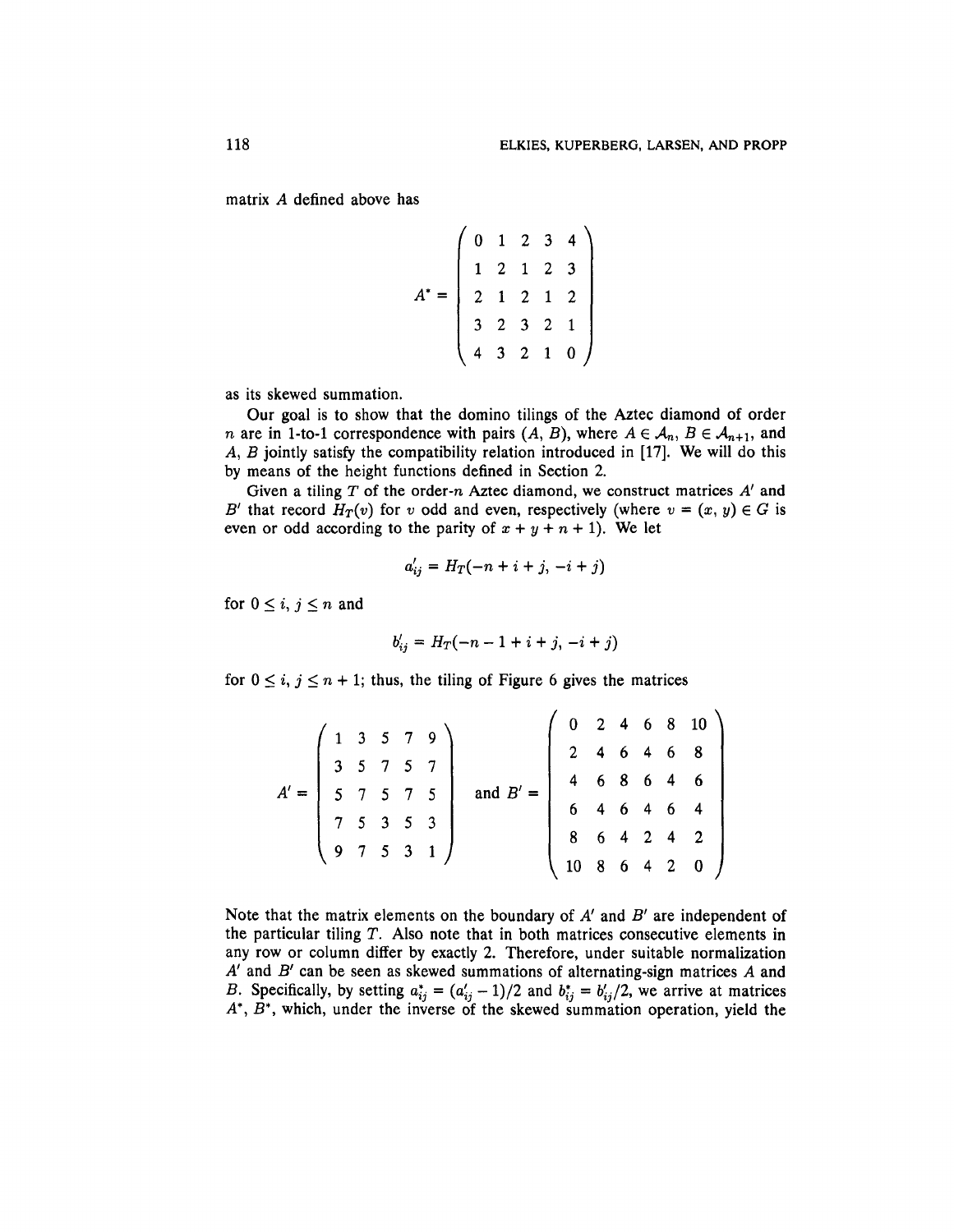

*Fig. 6.* An Aztec tiling converts into two alternating-sign matrices.

matrices A, *B* that we desire:

|  |  |  | $A^* = \begin{pmatrix} 0 & 1 & 2 & 3 & 4 \\ 1 & 2 & 3 & 2 & 3 \\ 2 & 3 & 2 & 3 & 2 \\ 3 & 2 & 1 & 2 & 1 \\ 4 & 3 & 2 & 1 & 0 \end{pmatrix}$ and $B^* = \begin{pmatrix} 0 & 1 & 2 & 3 & 4 & 5 \\ 1 & 2 & 3 & 2 & 3 & 4 \\ 2 & 3 & 4 & 3 & 2 & 3 \\ 3 & 2 & 3 & 2 & 3 & 2 \\ 4 & 3 & 2 & 1 & 2 & 1 \\ 5 & 4 & 3 & 2 & 1 & 0 \end{pmatrix}$ |  |  |  |  |
|--|--|--|------------------------------------------------------------------------------------------------------------------------------------------------------------------------------------------------------------------------------------------------------------------------------------------------------------------------------------------|--|--|--|--|
|  |  |  | $A = \begin{pmatrix} 0 & 0 & 1 & 0 \\ 0 & 1 & -1 & 1 \\ 1 & 0 & 0 & 0 \\ 0 & 0 & 1 & 0 \end{pmatrix}$ and $B = \begin{pmatrix} 0 & 0 & 1 & 0 & 0 \\ 0 & 0 & 0 & 1 & 0 \\ 1 & 0 & 0 & -1 & 1 \\ 0 & 1 & 0 & 0 & 0 \\ 0 & 0 & 0 & 1 & 0 \end{pmatrix}$ .                                                                                   |  |  |  |  |

Conversely,  $A$  and  $B$  determine  $A'$  and  $B'$ , which determine  $H_T$ , which determines *T.*

There is an easy way of reading off *A* and *B* from the domino tiling *T,* without using height functions. First, note that the even vertices in the interior of the Aztec diamond of order *n* are arranged in the form of a tilted n-by-n square.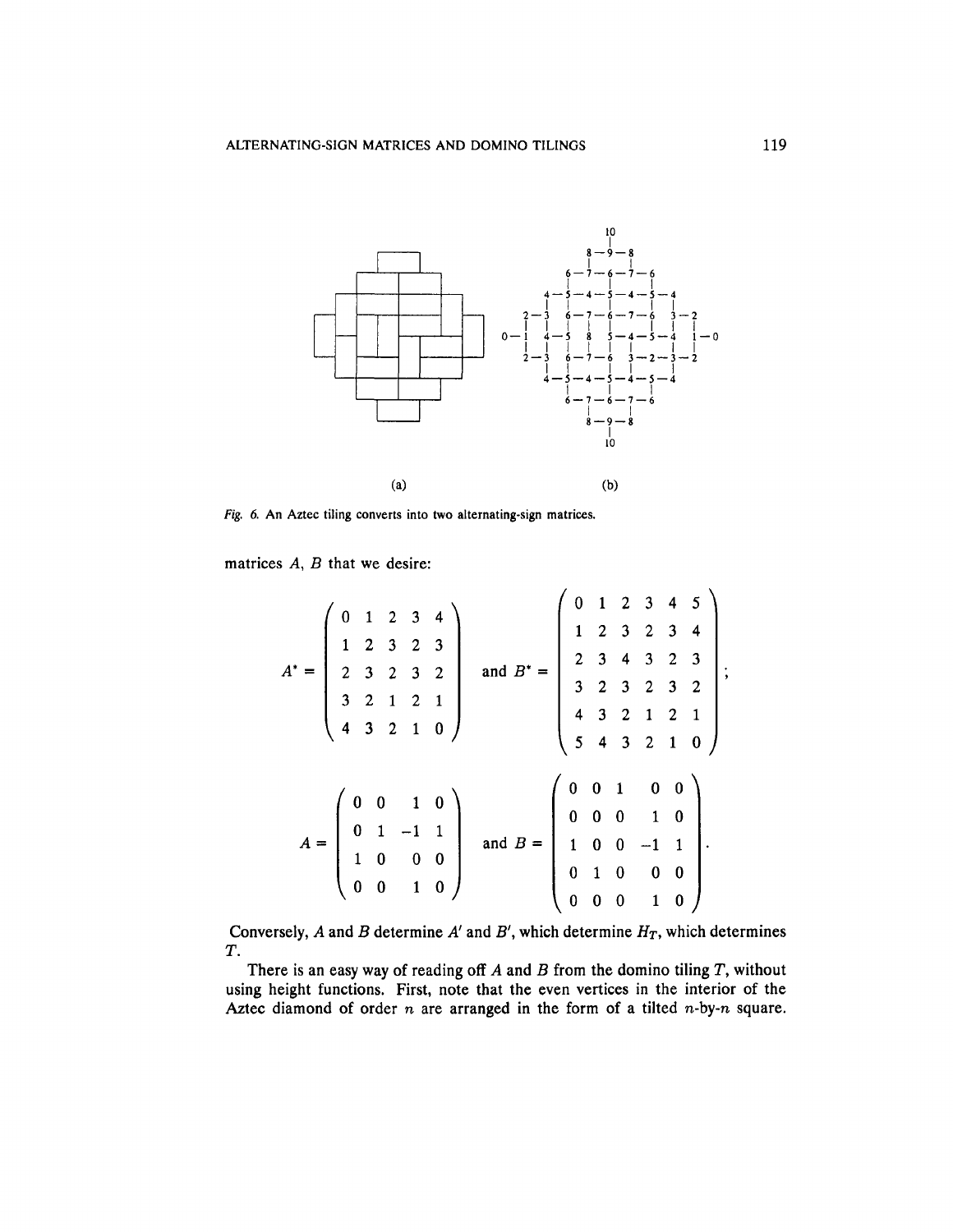Also note that each such vertex is incident with 2, 3, or 4 dominoes belonging to the tiling T; if we mark each such site with a 1, 0, or  $-1$  (respectively), we get the entries of *A,* where the upper-left corner of each matrix corresponds to positions near the left corner of the diamond. Similarly, the odd vertices of the Aztec diamond (including those on the boundary) form a tilted  $(n + 1)$ -by- $(n + 1)$ square. If we mark each such site with a  $-1$ , 0, or 1 according to whether it is incident with 2, 3, or 4 dominoes of the extended tiling  $T^+$ , we get the entries of *B.* (We omit the proof that this construction agrees with the one we gave earlier, since it is only the first one that we actually need.)

The legality constraint (ii) from the Section 2 tells us that for  $1 \leq i, j \leq n$ , the internal entries  $b'_{ij}$  of the matrix  $B'$  must be equal to

either 
$$
a'_{i-1,j-1} - 1
$$
 or  $a'_{i-1,j-1} + 3$ ,  
either  $a'_{i-1,j} - 3$  or  $a'_{i-1,j} + 1$ ,  
either  $a'_{i,j-1} - 3$  or  $a'_{i,j-1} + 1$ , and  
either  $a'_{i,j} - 1$  or  $a'_{i,j} + 3$ .

Thus, in all but one of the six possible cases for the submatrix

$$
\left(\begin{array}{cc}a'_{i-1,\,j-1}&a'_{i-1,\,j}\\a'_{i,\,j-1}&a'_{i,\,j}\end{array}\right)
$$

shown in Table 1, the value of  $b'_{ij}$  is uniquely determined; only in the case

$$
\left(\begin{array}{cc}2k-1&2k+1\\2k+1&2k-1\end{array}\right)
$$

arising from  $a_{ij} = 1$  does  $b'_{ij}$  have two possible values, namely,  $2k - 2$  and  $2k + 2$ .

It now follows that if we hold A fixed, the number of  $(n + 1)$ -by- $(n + 1)$ alternating-sign matrices *B* such that the pair *(A, B)* yields a legal height function is equal to  $2^{N_+(A)}$ , where  $N_+(A)$  is the number of  $+1$ 's in the n-by-n alternatingsign matrix *A.* That is,

$$
AD(n) = \sum_{A \in A_n} 2^{N_+(A)}.
$$
 (1)

Switching the roles of *A* and *B,* we may by a similar argument prove

$$
AD(n) = \sum_{B \in A_{n+1}} 2^{N_{-}(B)},
$$
\n(2)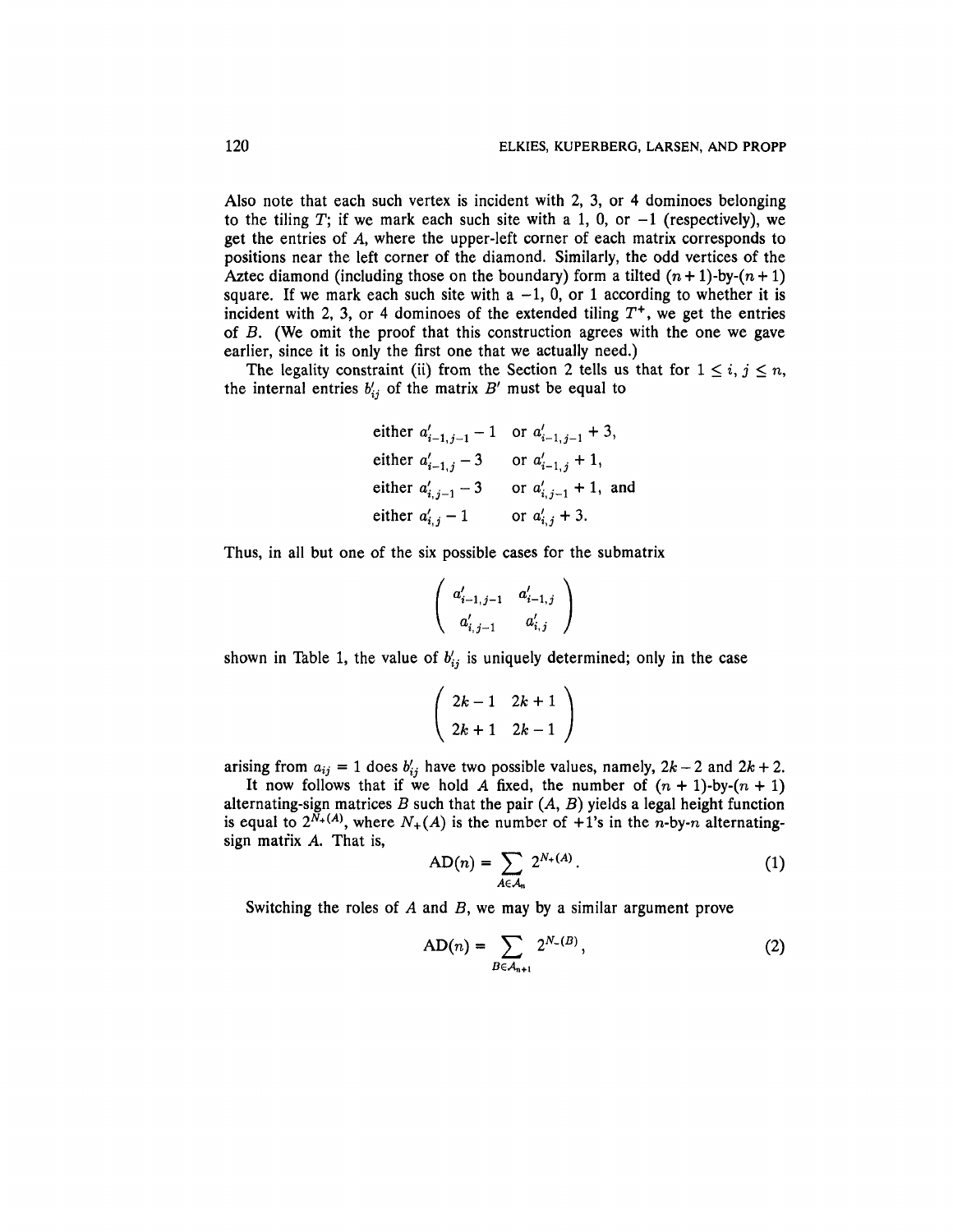| $\left\{ \begin{array}{ccc} a'_{i-1,j-1} & a'_{i-1,j} \ a'_{i,j-1} & a'_{i,j} \end{array} \right\}$ | $a_{ij}$     | $b'_{ij}$            |
|-----------------------------------------------------------------------------------------------------|--------------|----------------------|
| $\left(\begin{array}{cc} 2k-1 & 2k+1 \\ 2k+1 & 2k+3 \end{array}\right)$                             | 0            | $2k + 2$             |
| $\left(\begin{array}{cc} 2k+3 & 2k+1 \\ 2k+1 & 2k-1 \end{array}\right)$                             | 0            | $2k + 2$             |
| $\left(\begin{array}{cc} 2k+1 & 2k-1 \\ 2k+3 & 2k+1 \end{array}\right)$                             | $\bf{0}$     | 2k                   |
| $\left(\begin{array}{cc} 2k+1 & 2k+3 \\ 2k-1 & 2k+1 \end{array}\right)$                             | $\mathbf 0$  | 2k                   |
| $\left(\begin{array}{cc} 2k-1 & 2k+1 \\ 2k+1 & 2k-1 \end{array}\right)$                             | $\mathbf{1}$ | $2k - 2$ or $2k + 2$ |
| $\left(\begin{array}{cc} 2k+1 & 2k-1 \\ 2k-1 & 2k+1 \end{array}\right)$                             | $-1$         | 2k                   |

*Table 1.* From domino tilings to alternating-sign matrices

where  $N_{-}(\cdot)$  gives the number of  $-1$ 's in an alternating-sign matrix. Replacing *n* by  $n-1$  and *B* by *A* in (2), we get

$$
AD(n-1) = \sum_{A \in \mathcal{A}_n} 2^{N_-(A)}.
$$
 (3)

On the other hand,  $N_+(A) = N_-(A) + n$  for all  $A \in \mathcal{A}_n$ , so (1) tells us that

$$
AD(n) = 2^{n} \sum_{A \in \mathcal{A}_{n}} 2^{N_{-}(A)}.
$$
 (4)

Combining (3) and (4), we derive the recurrence relation

$$
AD(n) = 2n AD(n - 1),
$$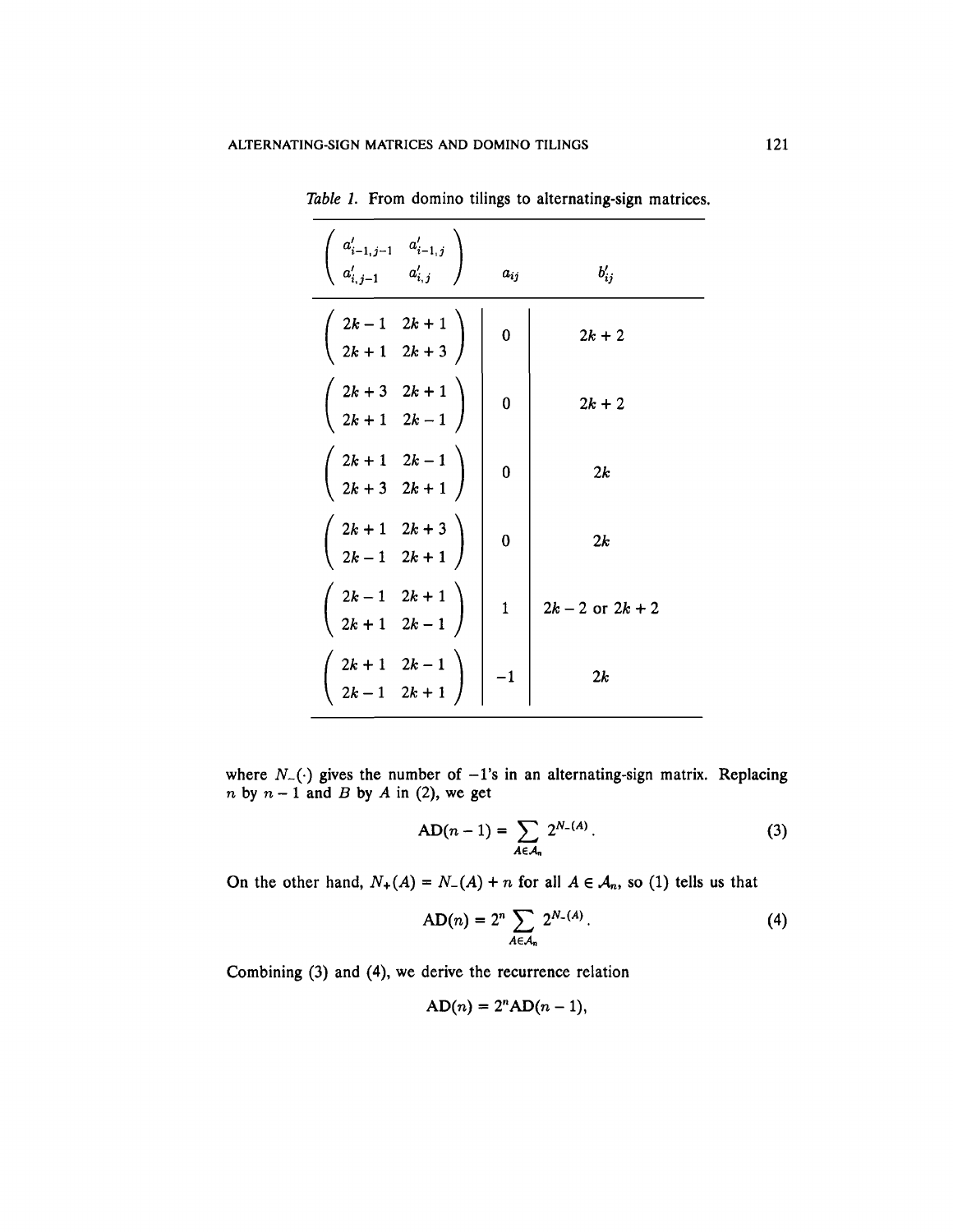which suffices to prove our formula for  $AD(n)$ . (Mills, Robbins, and Rumsey [12] prove

$$
\sum_{A \in \mathcal{A}_n} 2^{N_-(A)} = 2^{n(n-1)/2}
$$

as a corollary to their Theorem 2. The result also appears in [17].)

In the remainder of this section we discuss tilings and alternating-sign matrices from the point of view of lattice theory. Specifically, we show that the tilings of an order-n Aztec diamond correspond to the lower ideals (or down-sets) of a partially ordered set  $P_n$ , whereas the *n*-by-*n* alternating-sign matrices correspond to the lower ideals of a partially ordered set  $Q_n$ , such that  $P_n$  consists of a copy of  $Q_n$  interleaved with a copy of  $Q_{n+1}$ . (For terminology associated with partially ordered sets, see [20].)

We start by observing that the set of legal height functions *H* on the order-n Aztec diamond is a poset in the obvious component-wise way, with  $H_1 \geq H_2$ if  $H_1(v) \ge H_2(v)$  for all  $v \in G$ . Moreover, the consistency conditions (i) and (ii) are such that if  $H_1$  and  $H_2$  are legal height functions, then so are  $H_1 \vee H_2$ and  $H_1 \wedge H_2$ , defined by  $(H_1 \vee H_2)(v) = \max(H_1(v), H_2(v))$  and  $(H_1 \wedge H_2)(v) =$  $min(H_1(v), H_2(v))$ ; thus, our partially ordered set is actually a distributive lattice.

 $A_n$ , the set of *n*-by-*n* alternating-sign matrices, also has a lattice structure. Given  $A_1, A_2 \in \mathcal{A}_n$ , we form their skewed summations  $A_1^*, A_2^*$  and declare  $A_1 \geq A_2$  if every entry of  $A_1^*$  is greater than or equal to the corresponding entry of *A\*2.* This partial ordering on alternating-sign matrices is intimately connected with the partial ordering on tilings: If  $T_1$ ,  $T_2$  are tilings, then  $T_1 \geq T_2$  if and only if  $A_1 \geq A_2$  and  $B_1 \geq B_2$ , where  $(A_i, B_i)$  is the pair of alternating-sign matrices corresponding to the tiling  $T_i$  ( $i = 1, 2$ ).

For each vertex  $v = (x, y)$  of the graph G associated with the order-n Aztec diamond (with  $x, y \in \mathbb{Z}$ ,  $|x| + |y| \leq n + 1$ ), let  $m = H_{T_{min}}(v)$  and  $M = H_{T_{max}}(v)$ , so that  $m, m + 4, ..., M$  are the possible values of  $H_T(v)$ , and introduce points  $(x, y, m)$ ,  $(x, y, m + 4)$ , ...,  $(x, y, M - 4) \in \mathbb{Z}^3$  lying above the vertex  $v = (x, y)$ . (Note that if  $(x, y)$  is on the boundary of  $G, m = M$ , so the set of points above  $(x, y)$  is empty.) Let P denote the set of all such points as  $v$  ranges over the vertex-set of *G.* We make *P* a directed graph by putting an edge from  $(x, y, z) \in P$  to  $(x', y', z') \in P$  provided  $z = z' + 1$  and  $|x - x'| + |y - y'| = 1$ ; we then make P a partially ordered set by putting  $(x, y, z) \ge (x', y', z')$  if there is a sequence of arrows leading from  $(x, y, z)$  to  $(x', y', z')$ .

To each height function *H* we may assign a subset  $I_H \subseteq P$ , with  $I_H =$  ${(x, y, z) \in P : z < H(x, y)}$ . This operation is easily seen to be a bijection between the legal height functions *H* and the lower ideals of the partially ordered set *P.* Indeed, the natural lattice structure on the set of height functions *H* (with  $H_1 \leq H_2$  precisely if  $H_1(v) \leq H_2(v)$  for all  $v \in G$ ) makes it isomorphic to the lattice  $J(P)$  of lower ideals of P, and the rank  $r(T)$  of a tiling T (as defined above) equals the rank of  $H_T$  in the lattice, which in turn equals the cardinality of  $I_{H_T}$ .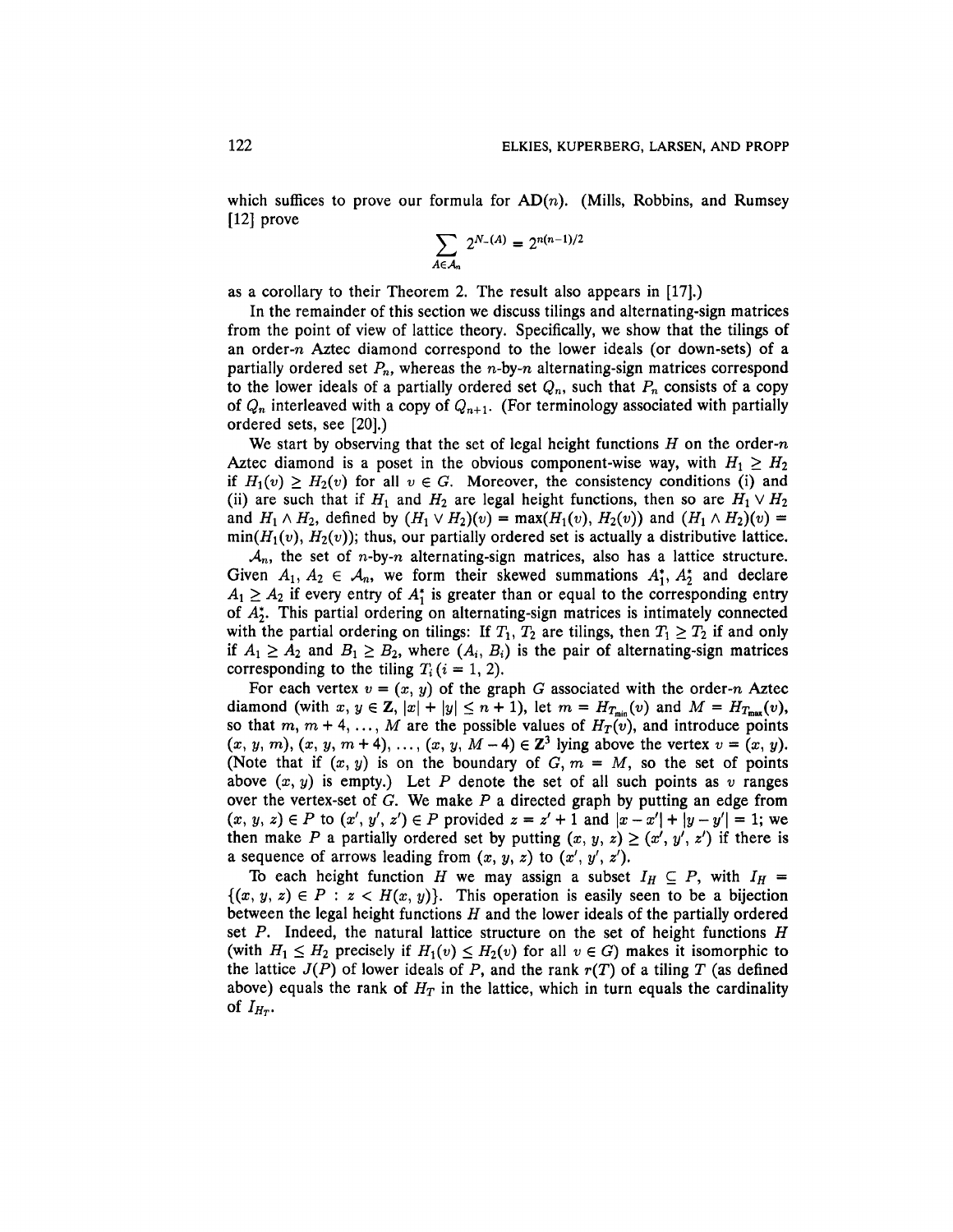Note that for all  $(x, y, z) \in P$ ,  $x + y + z \equiv n + 1 \mod 2$ . The poset P decomposes naturally into two complementary subsets  $P<sup>even</sup>$  and  $P<sup>odd</sup>$ , where a point  $(x, y, z) \in P$  belongs to  $P^{\text{even}}$  if z is even and  $P^{\text{odd}}$  if z is odd. The vertices of P<sup>even</sup> form a regular tetrahedral array of side *n*, resting on a side (as opposed to a face); that is, it consists of a 1-by- $n$  array of nodes, above which lies a 2-by- $(n-1)$  array of nodes, above which lies a 3-by- $(n-2)$  array of nodes, and so on, up to the n-by-1 array of nodes at the top. The partial ordering of *P* restricted to  $P^{\text{even}}$  makes  $P^{\text{even}}$  a poset in its own right, with  $(x, y, z)$  covering  $(x', y', z')$  when  $z = z' + 2$  and  $|x - x'| = |y - y'| = 1$ . Similarly, the vertices of  $P<sup>odd</sup>$  form a tetrahedral array of side  $n-1$ ; each vertex of  $P<sup>odd</sup>$  lies at the center of a small tetrahedron with vertices in  $P^{even}$ .  $P^{odd}$ , like  $P^{even}$ , is a poset in itself, with  $(x, y, z)$  covering  $(x', y', z')$  when  $z = z' + 2$  and  $|x - x'| = |y - y'| = 1$ .

Our correspondence between height functions  $H_T$  and pairs  $(A, B)$  of alternating-sign matrices tells us that  $A_n$ , as a lattice, is isomorphic to  $J(P_n^{\text{odd}})$ , and  $A_{n+1}$  is isomorphic to  $J(P_n^{\text{even}})$ . Indeed, under this isomorphism,  $A \in \mathcal{A}_n$  and  $B \in \mathcal{A}_{n+1}$  are compatible if and only if the union of the down-sets of  $P^{\text{even}}$ and  $P^{odd}$  corresponding to A and B is a down-set of  $P = P^{even} \cup P^{odd}$ . (This coincides with the notion of compatibility given in [17].) If we let  $Q_n$  denote the tetrahedral poset  $P_n^{\text{odd}}$  (so that  $P_n^{\text{even}}$  is isomorphic to  $Q_{n+1}$ ), then we see that  $P_n$  indeed consists of a copy of  $Q_n$  interleaved with a copy of  $Q_{n+1}$ *.* 

As an aid to visualizing the poset  $P$  and its lower ideals, we may use stacks of marked 2-by-2-by-4/3 bricks resting on a special multilevel tray. The bottom face of each brick is marked by a line joining midpoints of two opposite edges, and the top face is marked by another such line, skew to the mark on the bottom face (see Figure 7). These marks constrain the ways in which we allow ourselves to stack the bricks. To enforce these constraints, whittle away the edges of the brick on the top and bottom faces that are parallel to the marks on those faces and replace each mark by a ridge, as in Figure 8; the rule is that a ridge on the bottom face of a brick must fit into the space between two whittled-down edges (or between a whittled-down edge and empty space). The only exception to this rule is at the bottom of the stack, where the ridges must fit into special furrows in the tray. Figure 9 shows the tray in the case  $n = 4$ ; it consists of four levels, three of which float in midair. On the bottom level the outermost two of the three gently sloping parallel lines running from left to right should be taken as ridges and the one in between should be taken as a furrow. Similarly, in the higher levels of the tray the outermost lines are ridges and the innermost two are furrows. We require that the bricks resting on the table must occupy only the *n* obvious discrete positions; no intermediate positions are permitted. Also, a brick cannot be placed unless its base is fully supported by the tray, a tray and a brick, or two bricks.

In stacking the bricks, one quickly sees that in a certain sense one has little freedom in how to proceed; any stack one can build will be a subset of the stack shown in Figure 10 in the case  $n = 4$ . Indeed, if one partially orders the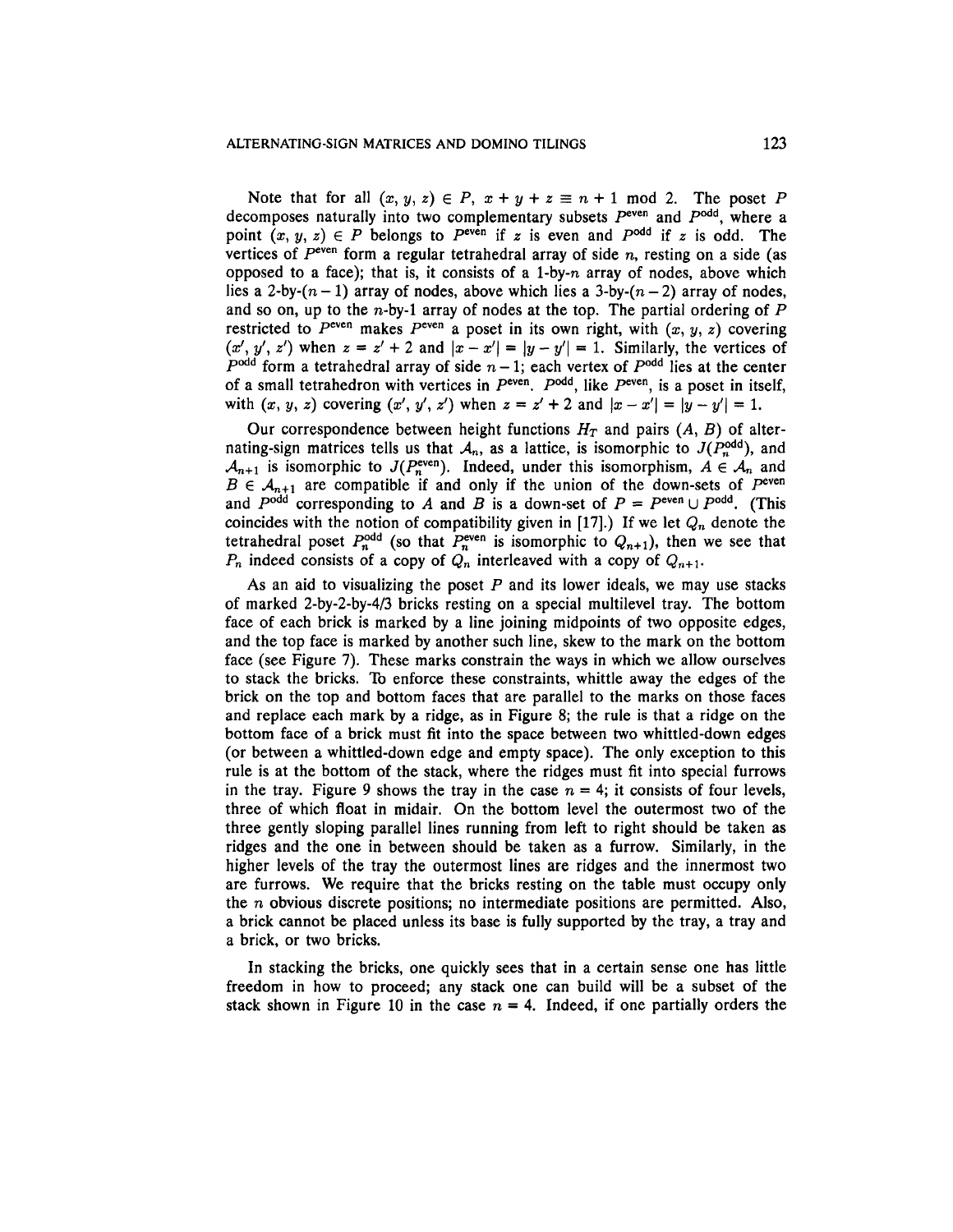

Fig. 7. A cube with marked top and bottom.



Fig. 8. A beveled cube.

bricks in Figure 10 by the transitive closure of the relation "is resting on," then the poset that results is the poset *P* defined earlier and the admissible stacks correspond to lower ideals of *P* in the obvious way. Moreover, the markings visible to an observer looking down on the stack yield a picture of the domino tiling that corresponds to that stack.

## **4. Monotone triangles**

Let *A"* be the skewed summation of an n-by-n alternating-sign matrix *A.* Notice that the *i*th row  $(0 \le i \le n)$  begins with an *i* and ends with an  $n - i$ , so that reading from left to right we must see  $i$  descents and  $n - i$  ascents; that is, there are exactly *i* values of *j* in  $\{1, 2, ..., n\}$  satisfying  $a'_{i,j} = a'_{i,j-1} - 1$ , and the remaining  $n - i$  values of j satisfy  $a'_{i,j} = a'_{i,j-1} + 1$ . Form a triangular array



Fig. *9.* The tray in which the cubes sit.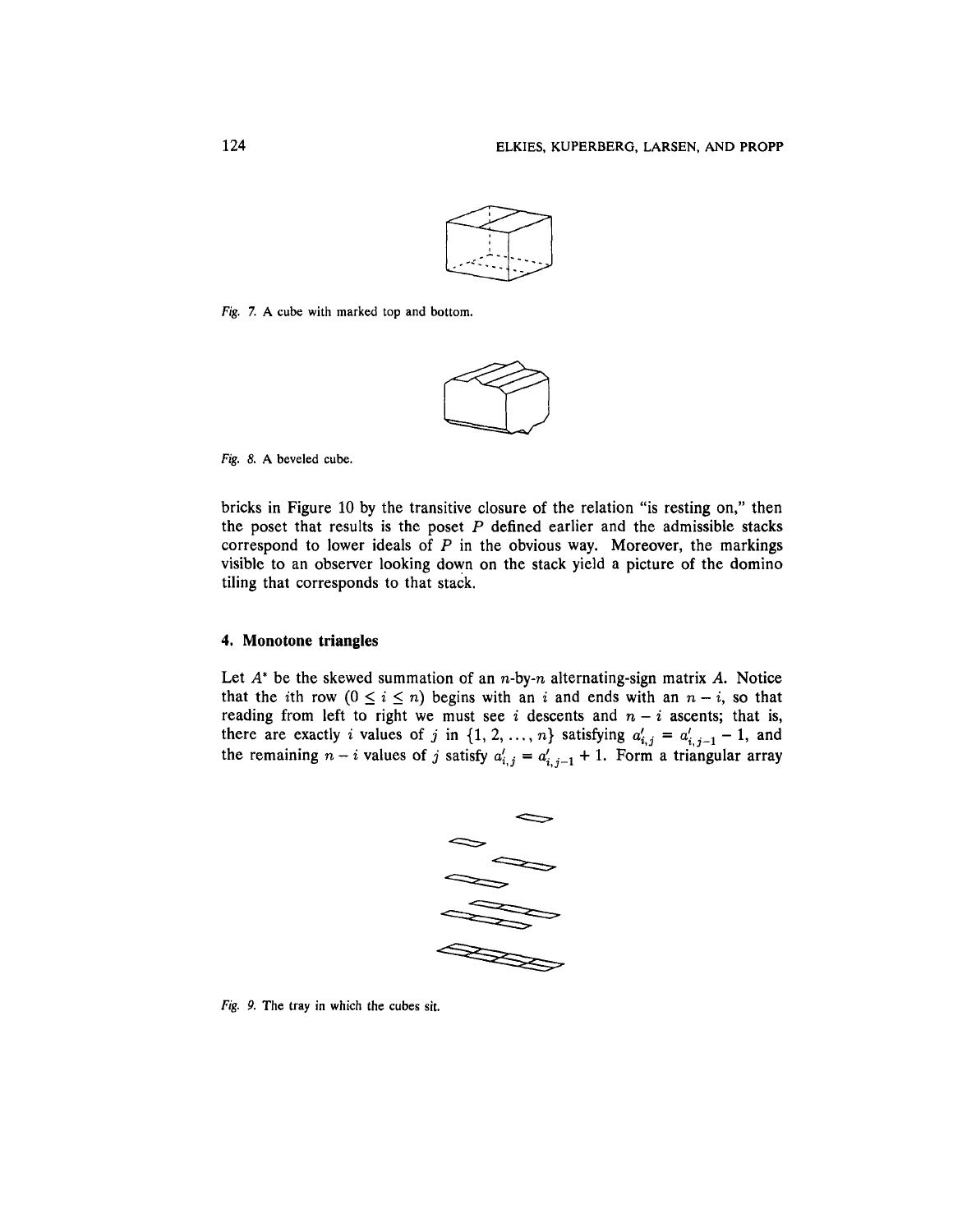

*Fig. 10.* Cubes stacked in the domino-tiling fashion.

whose ith row  $(1 \le i \le n)$  consists of those values of *j* for which  $a'_{i,j} = a'_{i,j-1} - 1$ ; e.g., for

 $\overline{ }$ 

$$
A = \begin{pmatrix} 0 & 1 & 0 & 0 \\ 1 & -1 & 1 & 0 \\ 0 & 0 & 0 & 1 \\ 0 & 1 & 0 & 0 \end{pmatrix} \text{ and } A' = \begin{pmatrix} 0 & 1 & 2 & 3 & 4 \\ 1 & 2 & 1 & 2 & 3 \\ 2 & 1 & 2 & 1 & 2 \\ 3 & 2 & 3 & 2 & 1 \\ 4 & 3 & 2 & 1 & 0 \end{pmatrix}
$$

we get the triangle

$$
\begin{array}{cccc}\n & 2 \\
 & 1 & 3 \\
 & 1 & 3 & 4 \\
1 & 2 & 3 & 4\n\end{array}
$$

Note that *j* occurs in the ith row of the monotone triangle exactly if the sum of the first *i* entries in column *j* of the alternating-sign matrix is 1.

A *monotone triangle* of size n is a triangular array of natural numbers with strict increase from left to right along its *n* rows and with nonstrict increase from left to right along its diagonals, as in the array above. If the bottom row of a monotone triangle is  $1 \, 2 \, \cdots \, n$ , we call the array a *complete monotone triangle*. It is not difficult to show that the preceding construction gives a bijection between the  $n$ -by- $n$  alternating-sign matrices and the complete monotone triangles of size n. Moreover, the  $+1$ 's in the alternating-sign matrix correspond to entries in some row of the triangle that do not occur in the preceding row. (This correspondence, as well as the notion of a monotone triangle, was introduced in [13].)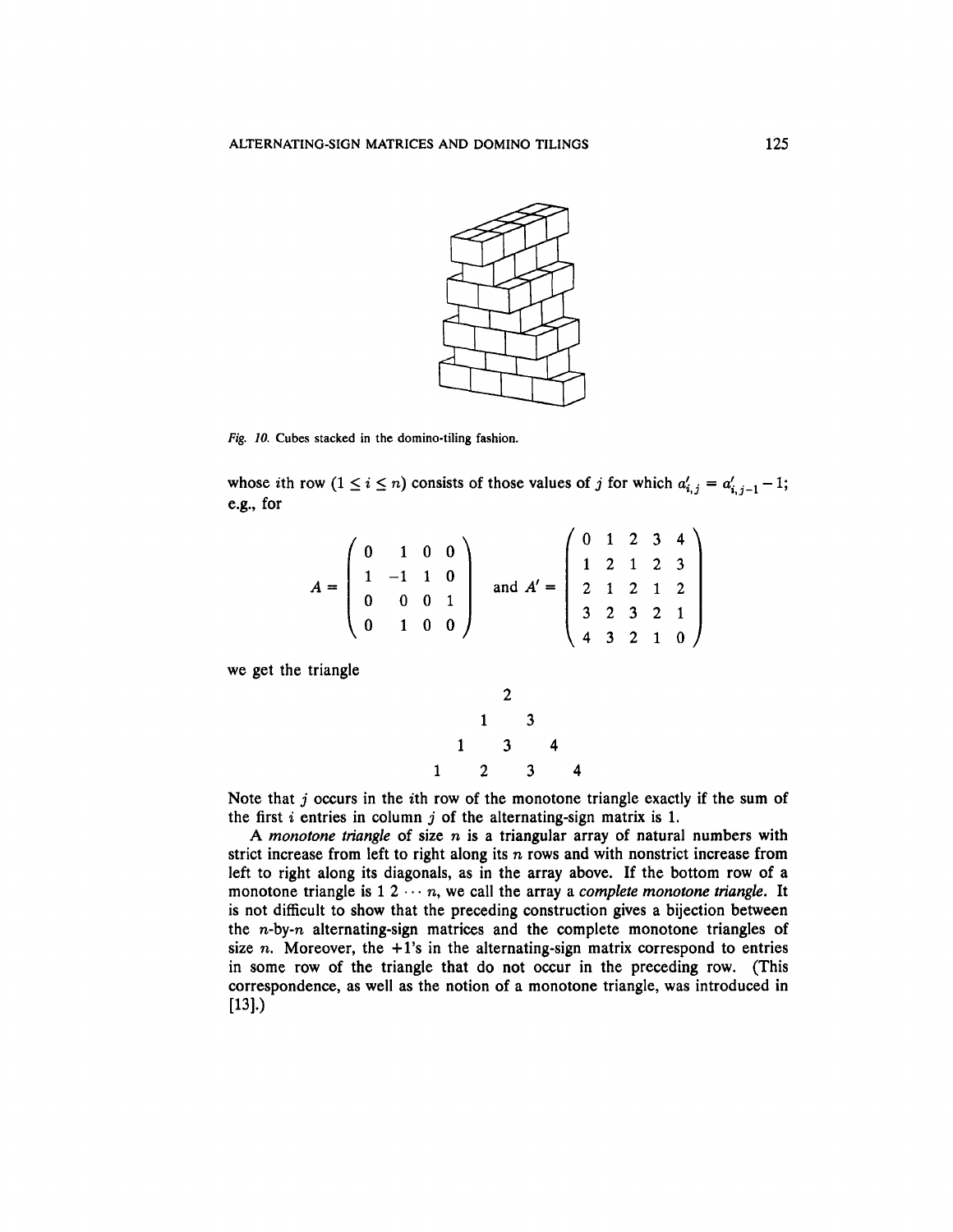It follows from the foregoing that  $AD(n)$  is the sum, over all complete monotone triangles of size  $n$ , of 2 to the power of the number of entries in the monotone triangle that do not occur in the preceding row. Since a monotone triangle of size *n* has exactly *n(n +* 1)/2 entries, we may divide both sides of the equation  $AD(n) = 2^{n(n+1)/2}$  by  $2^{n(n+1)/2}$  and paraphrase it as the claim that the sum, over all complete monotone triangles of size *n*, of  $\frac{1}{2}$  to the power of the number of entries in the monotone triangle that *do* occur in the preceding row is precisely 1.

Define the weight of a monotone triangle (of any size) as  $\frac{1}{2}$  to the power of the number of entries that appear in the preceding row, and let  $W(a_1, a_2, ..., a_k)$ be the sum of the weights of the monotone triangles of size *k* with bottom row  $a_1 a_2 \cdots a_k$ . (For now we may assume  $a_1 < a_2 < \cdots < a_k$ , although we will relax this restriction shortly.) Our goal is to prove that  $W(1, 2, ..., n) = 1$  for all n.

To this end, observe that we have the recurrence relation

$$
W(a_1, a_2, \ldots, a_n) = \sum_{b_1=a_1}^{a_2} \sum_{b_2=a_2}^{a_3} \cdots \sum_{b_{n-1}=a_{n-1}}^{a_n} W(b_1, b_2, \ldots, b_{n-1})
$$
 (5)

for all n, where  $\sum^*$  is the modified summation operator

$$
\sum_{i=r}^{s} f(i) = \frac{1}{2}f(r) + f(r+1) + f(r+2) + \cdots + f(s-1) + \frac{1}{2}f(s);
$$

the number of factors of  $\frac{1}{2}$  that contribute to the coefficient of  $W(b_1, b_2, \ldots, b_{n-1})$ is exactly the number of  $b_i$ 's that also occur among the  $a_i$ 's. Observe that the operator  $\sum^*$  resembles definite integration in that

$$
\sum_{i=r}^{s} f + \sum_{i=s}^{t} f = \sum_{i=r}^{t} f
$$
 (6)

for  $r < s < t$ . Indeed, if we extend  $\sum^*$  by defining

$$
\sum_{i=r}^{r} f = 0
$$

for all *r* and

$$
\sum_{i=r}^{s} f = -\sum_{i=s}^{r} f
$$

for  $r > s$  then (6) holds for all integers  $r, s, t$ . Hence, by starting from the base relation  $W(a_1) = 1$ , (5) can be applied iteratively to define  $W(\cdot)$  as a function of  $a_1, a_2, \ldots, a_n$  regardless of whether  $a_1 < a_2 < \cdots < a_n$  or not.

Notice that if  $f(x) = x^m$ , then

$$
\sum_{r=s}^t f(r)
$$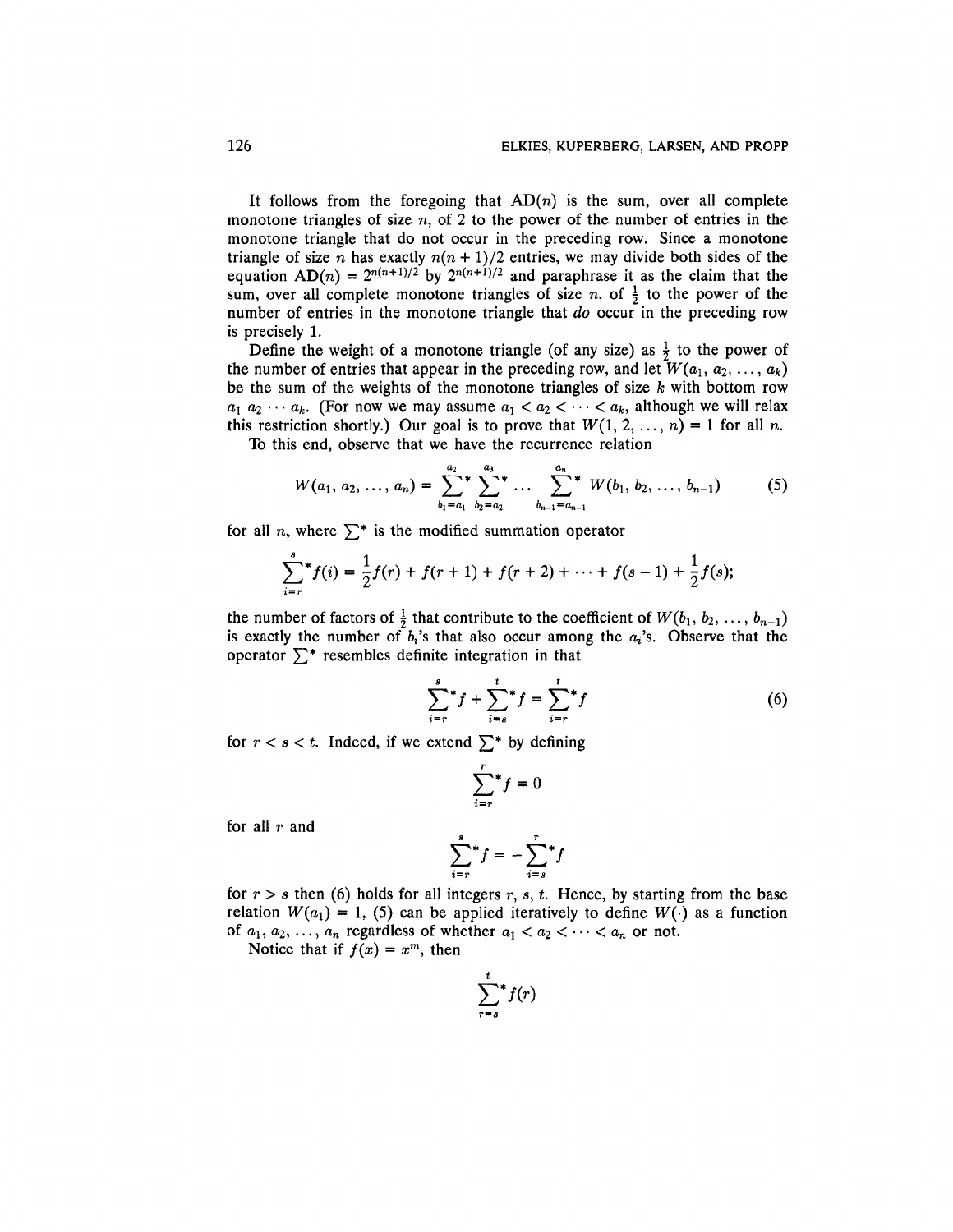is a polynomial in *s* and *t* of degree  $m + 1$  of the form

$$
\frac{t^{m+1}-s^{m+1}}{m+1}
$$
 + terms of lower order.

More generally, if  $f(x, y, z, ...)$  is a polynomial in x, y, z, ... with a highest-order term  $cx^m y^{m'} z^{m''} \dots$ , then

$$
\sum_{r=s}^{\iota} f(r, y, z, \dots)
$$

is a polynomial in  $s, t, y, z, \ldots$  of degree (deg  $f$ )+1 with highest-order terms

$$
\frac{c}{m+1}t^{m+1}y^{m'}z^{m''}\cdots \text{ and } -\frac{c}{m+1}s^{m+1}y^{m'}z^{m''}\cdots
$$

We will now use (5) and (6) to prove the general formula

$$
W(a_1, a_2, \ldots, a_n) = \prod_{1 \leq i < j \leq n} \frac{a_j - a_i}{j - i}.\tag{7}
$$

(This immediately yields  $W(1, 2, ..., n) = 1$ , which, as we have seen, implies  $AD(n) = 2^{n(n+1)/2}$ .

The proof is by induction. When  $n = 1$ , we have  $W(a_1) = 1$ , so that (7) is satisfied. Suppose now that we have

$$
W(b_1, b_2, \ldots, b_{n-1}) = \prod_{1 \leq i < j \leq n-1} \frac{b_j - b_i}{j - i}
$$

for all  $b_1, b_2, \ldots, b_{n-1}$ . Since  $W(b_1, b_2, \ldots, b_{n-1})$  is a polynomial of degree  $(n-1)(n-2)/2$  with a highest-order term

$$
\frac{b_2^1b_3^2\cdots b_{n-1}^{n-2}}{1!2!\cdots (n-2)!},
$$

the recurrence relation (5) and the observations made in the proceding paragraph imply that  $W(a_1, a_2, \ldots, a_n)$  is a polynomial of degree

$$
(n-1)(n-2)/2 + (n-1) = n(n-1)/2
$$

with a highest-order term

$$
\frac{a_2^1a_3^2\cdots a_n^{n-1}}{1!2!\cdots n!}
$$

To complete the proof, we need show only that  $W(a_1, a_2, \ldots, a_n)$  is skew symmetric in its arguments, for this implies that it is divisible by  $(a_2 - a_1)(a_3 - a_2)$  $a_1$ )  $\cdots$  ( $a_n - a_{n-1}$ ), a polynomial of the same degree (namely,  $n(n-1)/2$ ) as itself, and a comparison of the coefficients of leading terms yields (7).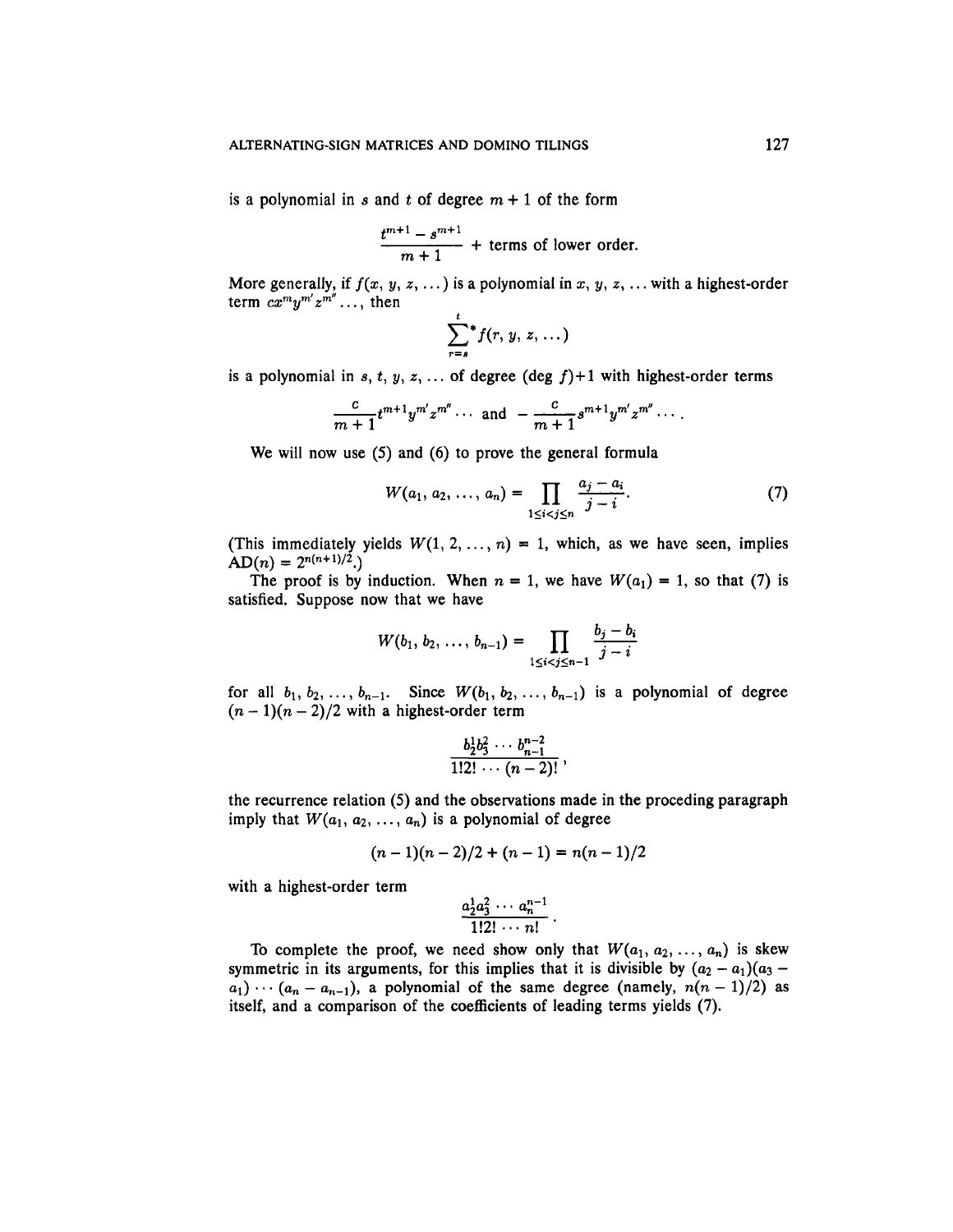It suffices to show that interchanging any two consecutive arguments of *W* changes the sign of the result. For convenience, we illustrate with  $n = 4$ :

$$
W(a_2, a_1, a_3, a_4) = \sum_{b_1=a_2}^{a_1} \sum_{b_2=a_1}^{a_3} \sum_{b_3=a_3}^{a_4} W(b_1, b_2, b_3)
$$
  
= 
$$
\left(-\sum_{b_1=a_1}^{a_2}\right) \left(\sum_{b_2=a_1}^{a_2} + \sum_{b_2=a_2}^{a_3}\right) \left(\sum_{b_3=a_3}^{a_4}\right) W(b_1, b_2, b_3).
$$

The skew symmetry of  $W(b_1, b_2, b_3)$  kills off one of the two terms:

$$
\sum_{b_1=a_1}^{a_2} \sum_{b_2=a_1}^{a_2} \sum_{b_3=a_3}^{a_4} W(b_1, b_2, b_3) = \sum_{b_2=a_1}^{a_2} \sum_{b_1=a_1}^{a_2} \sum_{b_3=a_3}^{a_3} W(b_2, b_1, b_3)
$$
  
\nby re-labeling  
\n
$$
= \sum_{b_1=a_1}^{a_2} \sum_{b_2=a_1}^{a_2} \sum_{b_3=a_3}^{a_3} W(b_2, b_1, b_3)
$$
  
\nby commutativity  
\n
$$
= -\sum_{b_1=a_1}^{a_2} \sum_{b_2=a_1}^{a_3} \sum_{b_3=a_3}^{a_4} W(b_1, b_2, b_3)
$$
  
\nby commutativity  
\nby skew symmetry,

implying that the term vanishes. Hence,

$$
W(a_2, a_1, a_3, a_4) = -\sum_{b_1=a_1}^{a_2} \sum_{b_2=a_2}^{a_3} \sum_{b_3=a_3}^{a_4} W(b_1, b_2, b_3)
$$
  
= -W(a<sub>1</sub>, a<sub>2</sub>, a<sub>3</sub>, a<sub>4</sub>),

as claimed. Similarly,  $W(a_1, a_2, a_4, a_3) = -W(a_1, a_2, a_3, a_4)$ . A slightly more complicated calculation, involving a sum of four terms of which three vanish, gives  $W(a_1, a_3, a_2, a_4) = -W(a_1, a_2, a_3, a_4)$ . The argument for the skew symmetry of  $W(a_1, a_2, \ldots, a_n)$  is much the same for *n* in general, although the notation is more complex; we omit the details.

Having shown that *W* is skew symmetric in its arguments, we have completed the proof of (7), which yields the formula for  $AD(n)$  as a consequence.

We have given our own proof of (7) in order to keep this article self-contained, but we should mention that the formula is equivalent to Theorem 2 in [13] and is a special case of the main result of [22], It can also be derived from identity (5.11) of [11, p. 120] by setting  $t = -1$  and making the observation immediate from [11, p. 104] that  $P_{\lambda}(x_1, \ldots, x_n; -1) = s_{\mu}(x_1, \ldots, x_n) \prod_{i < j} (x_i + x_j)$  whenever  $\lambda$ ,  $\mu$  are partitions satisfying  $\lambda = \mu + (n-1, n-2, \ldots, 0)$ . We thank one of the referees for bringing some of these connections to our attention.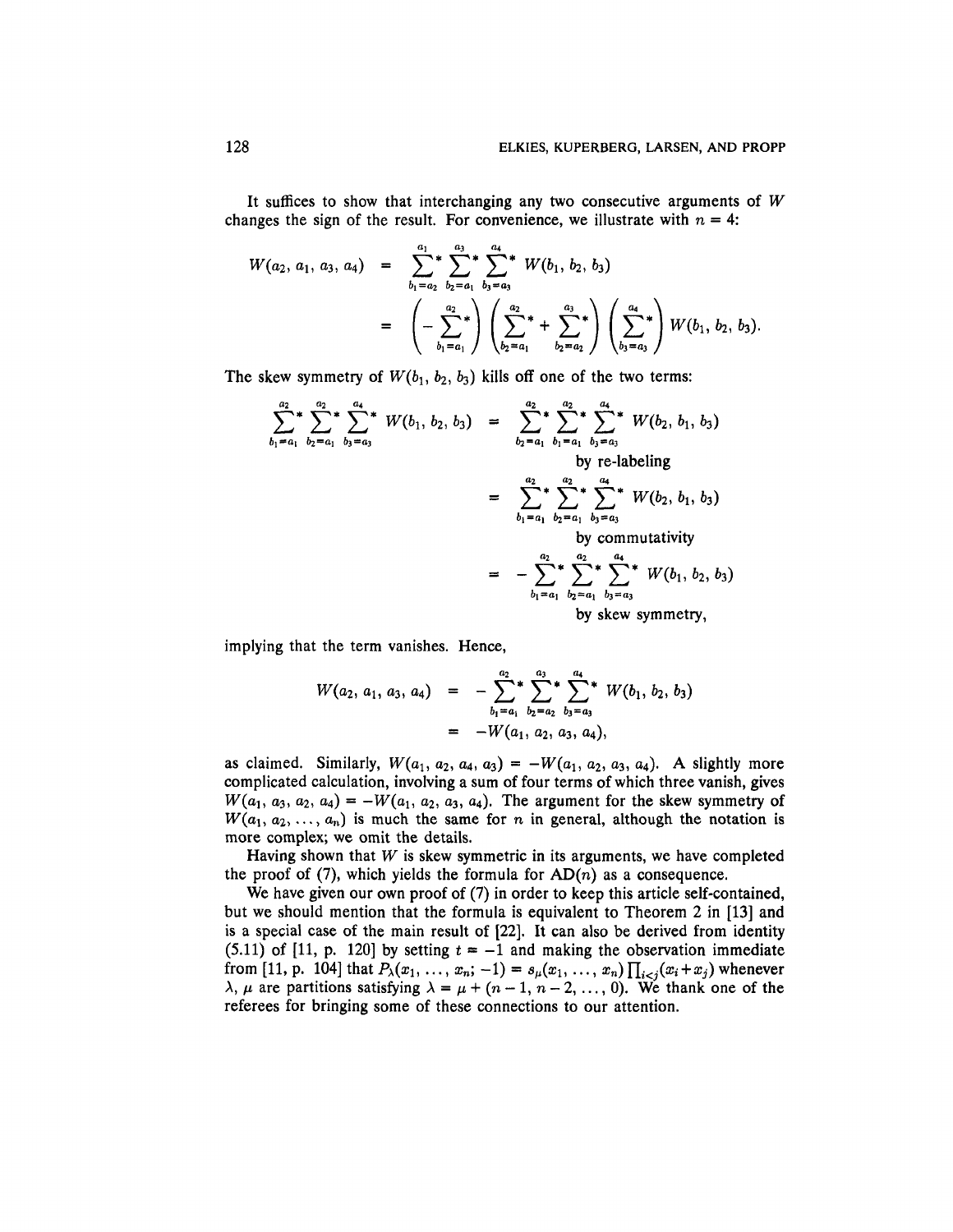Some further remarks are in order. First, it is noteworthy that

$$
\prod_{1 \leq i < j \leq n} \frac{a_j - a_i}{j - i}
$$

is an integer provided  $a_1, \ldots, a_n$  are integers; this can be proved in a messy but straightforward manner by showing that every prime *p* must divide the numerator at least as many times as it divides the denominator. Alternatively, one can show that this product is equal to the determinant of the *n*-by-*n* matrix whose i, jth entry is the integer  $\overline{ }$ 

$$
\left(\begin{array}{c}a_i\\j-1\end{array}\right)
$$

(see [15] and [18]).

Second, formula (7) has a continuous analogue: If we take  $V(x) = 1$  for all real *x* and inductively define

$$
V(x_1, x_2, \ldots, x_n) = \int_{x_1}^{x_2} \int_{x_2}^{x_3} \cdots \int_{x_{n-1}}^{x_n} V(y_1, y_2, \ldots, y_{n-1}) dy_{n-1} \cdots dy_2 dy_1,
$$

then essentially the same argument shows that

$$
V(x_1, x_2, ..., x_n) = \prod_{1 \leq i < j \leq n} \frac{x_j - x_i}{j - i} \, .
$$

This has the following probabilistic interpretation: Given *n* real numbers  $x_1$  <  $x_2 < \cdots < x_n$ , let  $X_{i,i} = x_i$  for  $1 \le i \le n$ , and for all  $1 \le i < j \le n$  let  $X_{i,j}$  be a number chosen uniformly at random in the interval  $[x_i, x_j]$ . Then the probability that  $X_{i,j} \leq X_{i+1,j}$  and  $X_{i,j} \leq X_{i,j+1}$  for all suitable *i, j* is

$$
\prod_{1 \leq i < j \leq n} \frac{1}{j - i} = \frac{1}{1!2! \cdots (n - 1)!} \, .
$$

We do not know a more direct proof of this fact than the one outlined here.

Third, the usual (unstarred) summation operator does not satisfy a relation such as (6), so the method used here will not suffice to count unweighted monotone triangles. (Mills, Robbins, and Rumsey [13] offer abundant evidence that the number of complete monotone triangles of size  $n$  is

$$
\prod_{k=0}^{n-1} \frac{(3k+1)!}{(n+k)!}
$$

but no proof has yet been found.) However, the operators

$$
\sum_{i=r}^{s} L = \sum_{i=r}^{s-1}
$$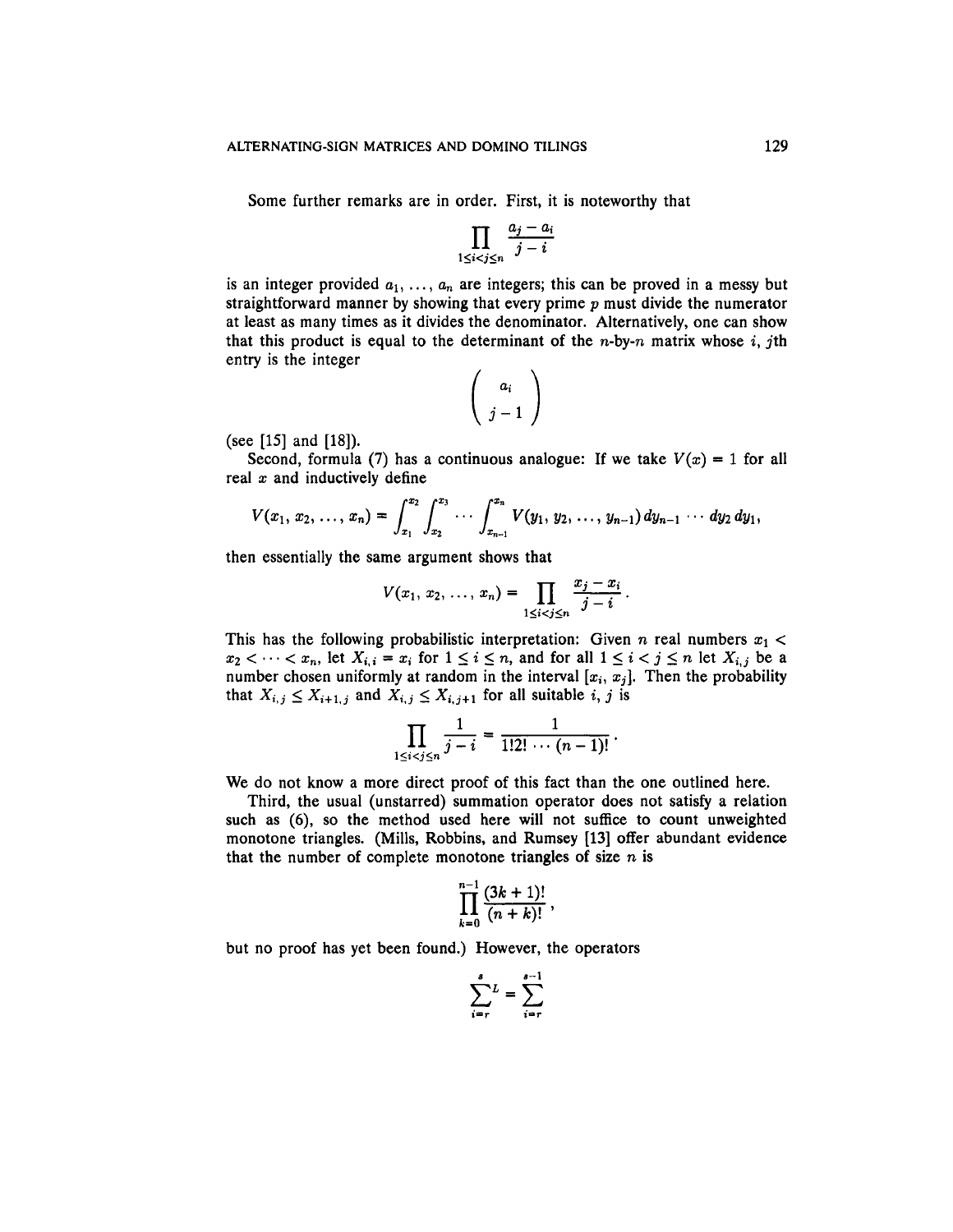

Fig. *11.* Paths in Aztec diamonds.

and

$$
\sum_{i=r}^{s} R = \sum_{i=r+1}^{s}
$$

*do* satisfy an analogue of (6), and one can exploit this to give streamlined proofs of some formulas in the theory of plane partitions; details will appear elsewhere.

Fourth, we should note that the function  $W(a_1, a_2, \ldots, a_m)$  has significance for tilings of the Aztec diamond of order n, even outside the case with  $m = n$ and  $a_i = i$  for  $1 \leq i \leq m$ . Suppose  $m \leq n$  and  $a_m \leq n$ , and let  $\Pi$  be the path in the graph *G* that starts at  $(-m, n - m)$  whose  $2j - 1$ st and  $2j$ th steps head south and east, respectively, if  $j \in \{a_1, \ldots, a_n\}$  and otherwise head east and south, respectively, for  $1 \leq j \leq n$ , ending at the vertex  $(n - m, -m)$ ; Figure 11(a) shows *II* when  $n = 4$ ,  $m = 2$ ,  $(a_1, a_2) = (2, 3)$ . It is not difficult to show that the number of domino tilings of the portion of the Aztec diamond that lies above *H* is  $2^{m(m+1)/2}W(a_1, a_2, ..., a_m)$ .

Fifth (and last), we should note that the role played by the matrix *A* at the beginning of the section (in expressing  $AD(n)$  in terms of a weighted sum over complete monotone triangles of size  $n$ ) could have been played just as well by the matrix  $B$ , giving rise to an alternative formula expressing  $AD(n)$  as the sum, over all complete monotone triangles of size  $n + 1$ , of 2 to the power of the number of entries above the bottom row that do not occur in the succeeding row. However, by dividing by  $2^{n(n+1)/2}$ , we reduce the claim  $AD(n) = 2^{n(n+1)/2}$  to the same claim as before (the sum of the weights of all the fractionally weighted complete monotone triangles of any given size is equal to 1). This gives a second significance of  $W(\cdots)$  for tilings of the Aztec diamond. Specifically, suppose  $m \leq n + 1$  and  $a_m \leq n$ , and let  $\Pi$  be the path in the graph  $G$  that starts at  $(-m, n + 1 - m)$  whose  $2j - 1$ st and  $2j$ th steps head east and south, respectively, if  $j \in \{a_1, \ldots, a_n\}$  and otherwise head south and east, respectively, for  $1 \le j \le n + 1$ , ending at the vertex  $(n + 1 - m, -m)$ ; Figure 11(b) shows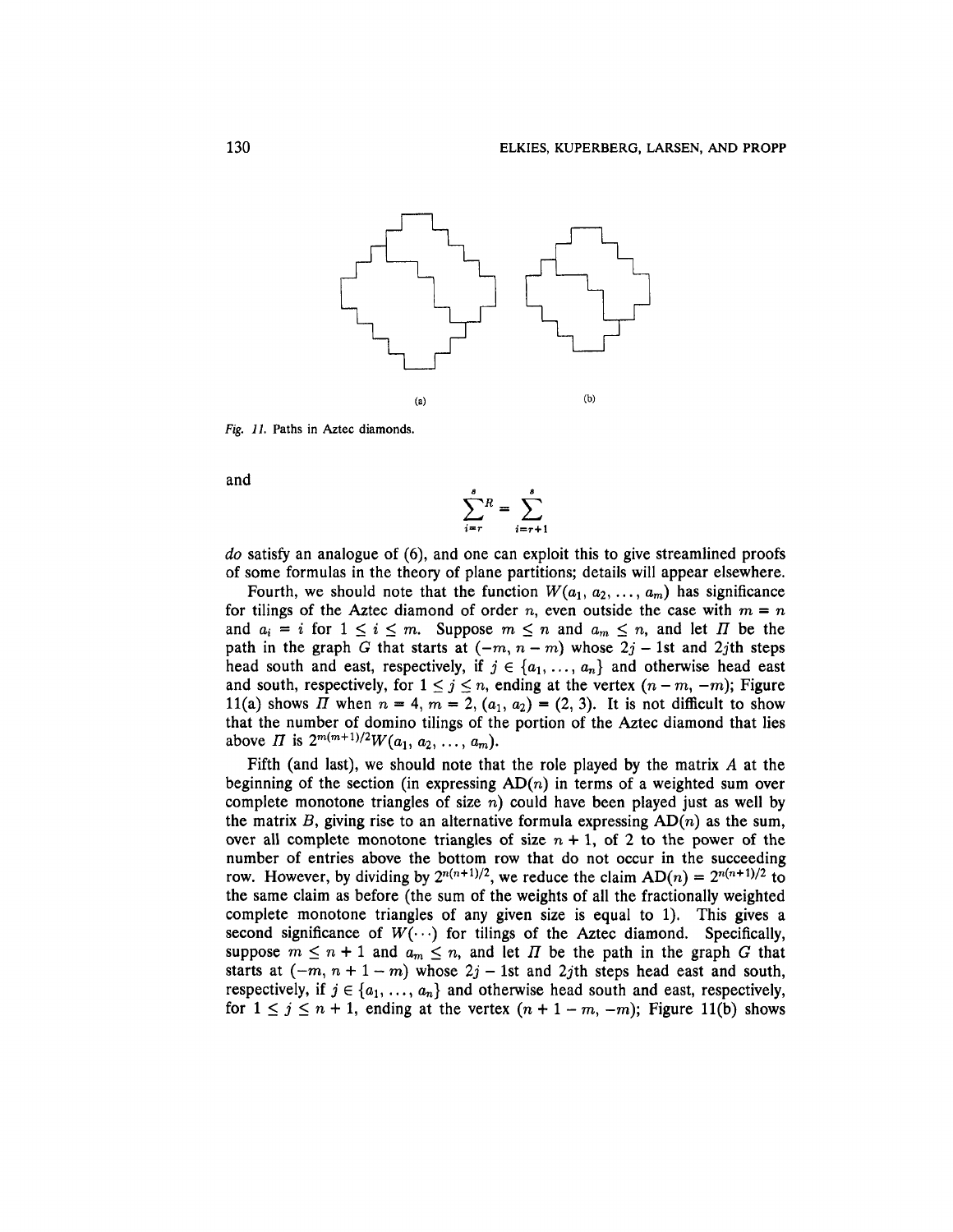*II* when  $n = 4, m = 2, (a_1, a_2) = (2, 3)$ . It can be shown that the number of domino tilings of the portion of the Aztec diamond that lies above  $\Pi$  is  $2^{m(m-1)/2} W(a_1, a_2, \ldots, a_m)$ 

## **Acknowledgements**

Noam Elkies is supported by the Harvard Society of Fellows and by National Science Foundation grant DMS-87-18965. Greg Kuperberg is supported by National Science Foundation Graduate Research Fellowship. Michael Larsen is supported by National Science Foundation grants DMS-8610730 and DMS-8807203. James Propp is supported by National Science Foundation Postdoctoral Research Fellowship.

### **References**

- 1. R.J. Baxter, *Exactly Solved Models in Statistical Mechanics,* Academic Press, New York, 1982.
- 2. E.F. Beckenbach, ed., *Applied Combinatorial Mathematics,* John Wiley, New York, 1964.
- 3. J.H. Conway and J.C. Lagarias, "Tilings with polyominoes and combinatorial group theory," *J. Combin. Theory Ser. A* 53 (1990), 183-208.
- 4. C. Fan and F.Y. Wu, "General lattice model of phase transitions," *Phys. Rev.* B2 (1970), 723-733.
- 5. J.A. Green, *Polynomial Representations of GLn,* Lecture Notes in Mathematics 830, Springer, Berlin, 1980.
- 6. W. Jockusch, "Perfect matchings and perfect squares," Ph.D. thesis, Department of Mathematics, Massachusetts Institute of Technology, Cambridge, MA, 1992.
- 7. P.W. Kasteleyn, "The statistics of dimers on a lattice, I: the number of dimer arrangements on a quadratic lattice," *Physica* 27 (1961), 1209-1225.
- 8. P.W. Kasteleyn, "Graph theory and crystal physics," in *Graph Theory and Theoretical Physics,* F. Harary, ed., Academic Press, New York, 1967, pp. 43-110.
- 9. E. Lieb, "Residual entropy of square ice," *Phys. Rev.* 162 (1967), 162-172.
- 10. L. Lovasz, *Combinatorial Problems and Exercises,* North-Holland, Amsterdam, 1979, prob. 4.29.
- 11. I.G. Macdonald, *Symmetric Functions and Hall Polynomials,* Oxford University Press, Oxford, 1979.
- 12. W.H. Mills, D.P. Robbins, and H. Rumsey, Jr., "Proof of the Macdonald conjecture," *Invent. Math. 66* (1982), 73-87.
- 13. W.H. Mills, D.P. Robbins, and H. Rumsey, Jr., "Alternating sign matrices and descending plane partitions," *I Combin. Theory Ser. A* 34 (1983), 340-359.
- 14. J.K. Percus, *Combinatorial Methods,* Courant Institute, New York, 1969.
- 15. G. P61ya and S. Szego, *Problems and Theorems in Analysis, Vol. II,* Springer, New York, 1976, prob. 132, p. 134.
- 16. D.P. Robbins, "The story of 1, 2, 7, 42, 429, 7436, ...," Math. Intelligencer 13 (1991), 12-19.
- 17. D.P. Robbins and H. Rumsey, Jr., "Determinants and alternating sign matrices," *Adv. Math.* 62 (1986), 169-184.
- 18. A.E. Spencer, "Problem E 2637," *Amer. Math. Monthly* 84 (1977), 134-135; solution published in 85 (1978), 386-387.
- 19. R. Stanley, "A baker's dozen of conjectures concerning plane partitions," in *Combinatoire Enumerative,* G. Labelle and P. Leroux, eds., Lecture Notes in Mathematics 1234, Springer-Verlag, Berlin, 1986, pp. 285-293.